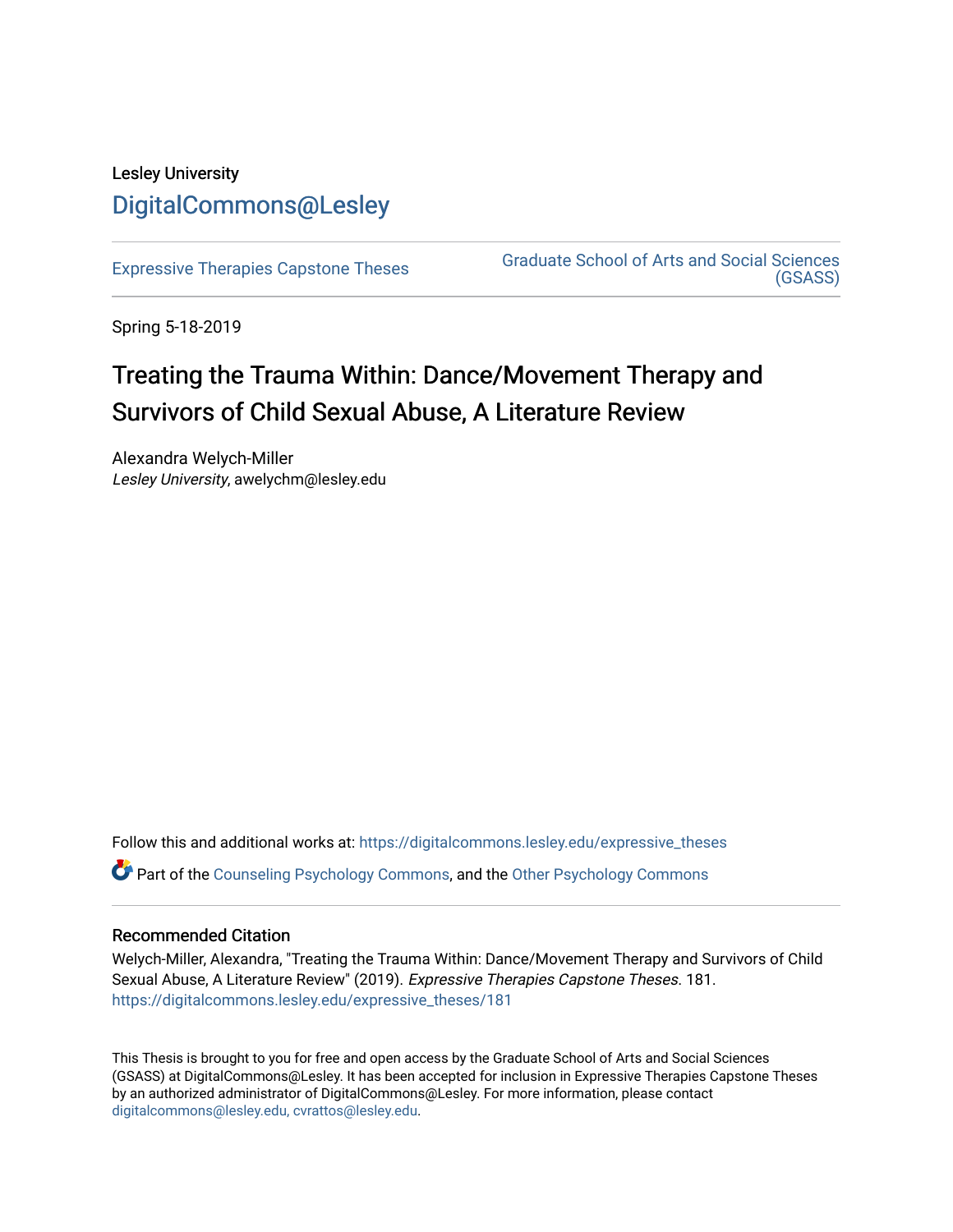Treating the Trauma Within:

Dance/Movement Therapy and Survivors of Child Sexual Abuse, A Literature Review

Capstone Thesis

Lesley University

May 5, 2019

Alexandra Welych-Miller

Dance/Movement Therapy

Michelle Napoli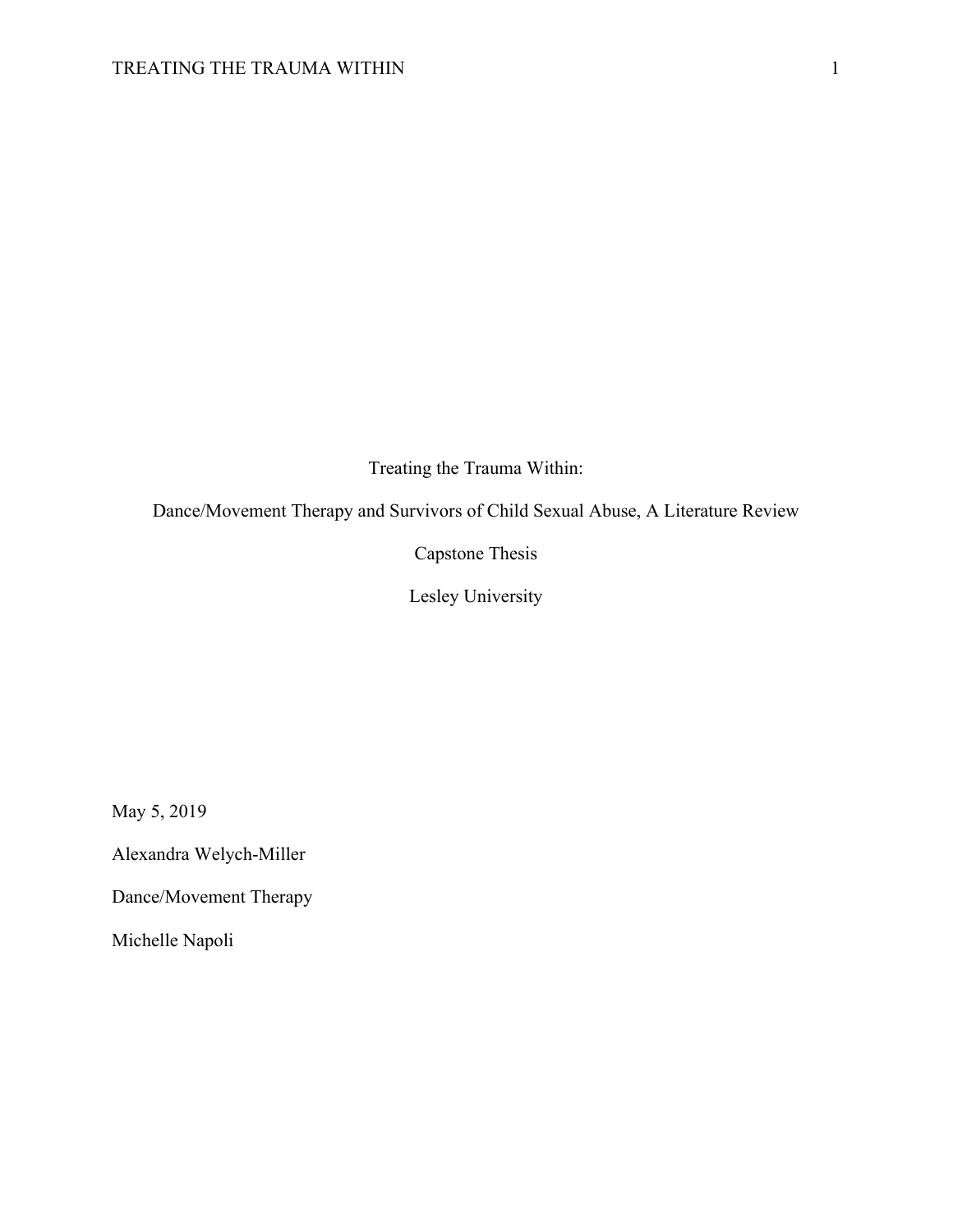#### Abstract

Childhood sexual abuse (CSA) is a form of sexual assault that affects a large percentage of the world population. Whether the abuse occurs once or chronically across a period of time, sexual trauma caused by CSA can contribute to severe post-traumatic symptoms throughout the lifespan. These symptoms can affect an individual's mental health and relationship to their body. Because sexual abuse directly violates an individual's body, it is important for practitioners to find creative ways to treat its lingering effects. Many researchers have turned to body-based interventions, such as dance/movement therapy (DMT), to explore the treatment of trauma symptoms in survivors of sexual abuse. DMT is a form of psychotherapy that involves the use of dance and movement to establish a sense of safety and trust in order to facilitate awareness of self, build interpersonal connection, reintegrate mind and body, and expand range of motion and self-expression. In recent years, research on DMT has shown that it can be used successfully to treat survivors of CSA because DMT can address nonverbal manifestations of trauma that take place on a body level. This literature review examines the use of DMT with CSA survivors and its positive outcomes while also acknowledging the many gaps that exist in current research, such as a lack of gender inclusion, clear demographics, and limited empirical evidence to support DMT.

*Keywords:* childhood sexual abuse, CSA, sexual trauma, body, relationship, dance/movement therapy, mind-body, body-based psychotherapy, mindfulness, self-expression, post-traumatic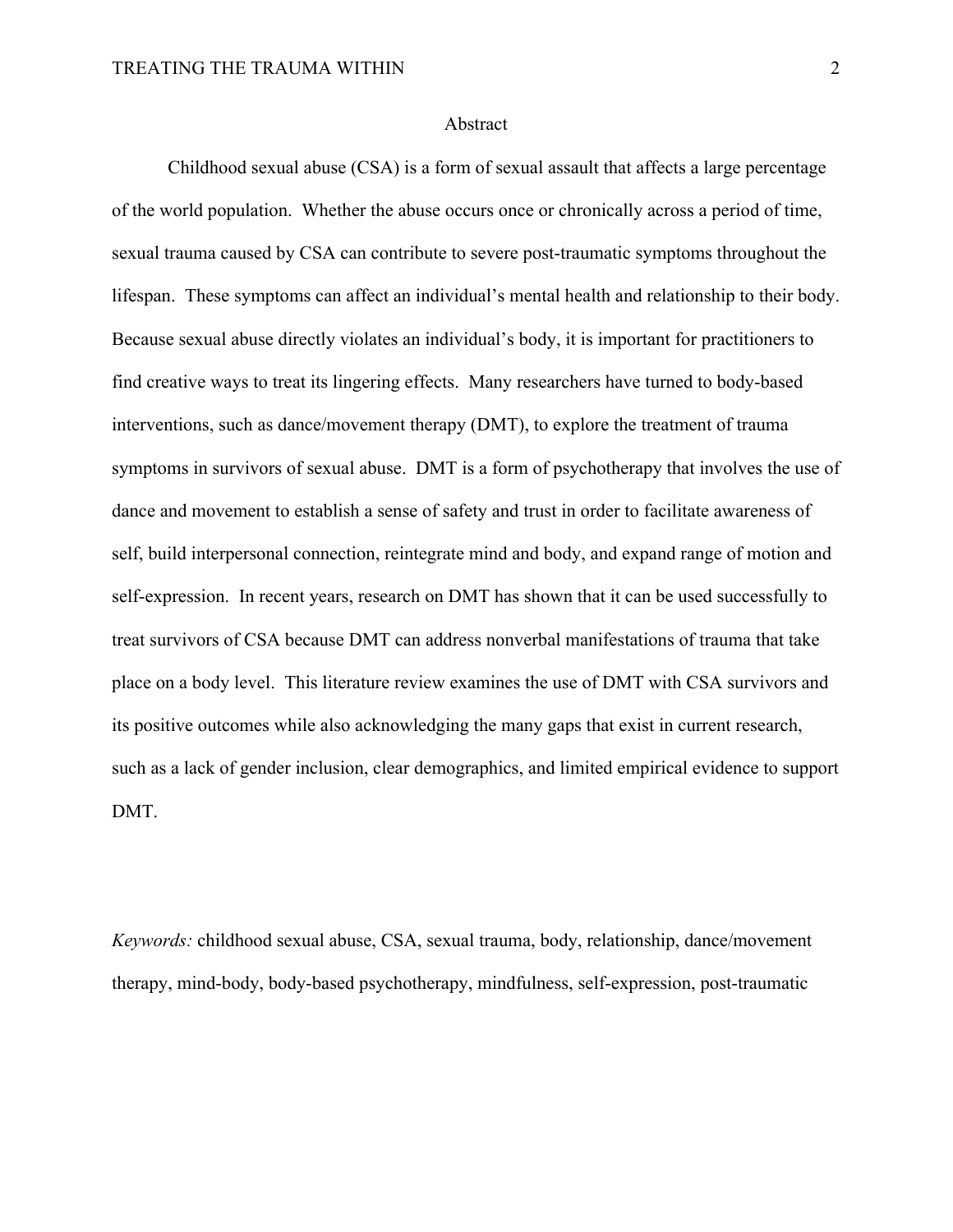Treating the Trauma Within:

#### Dance/Movement Therapy and Survivors of Child Sexual Abuse

#### **Introduction**

This literature review will analyze the use of dance/movement therapy (DMT) as a modality of treatment for adult survivors of child sexual abuse (CSA). This review will examine the physical, mental, and emotional effects that sexual trauma has on an individual's functioning based on current trauma research. This review will also discuss the relationship between DMT and the body and how dance/movement therapists can utilize DMT interventions with survivors of CSA to alleviate the physical symptoms of trauma, based on current research and literature. Many of the sources cited in this review include a variety of treatments for CSA victims, which focus on the body, therapeutic touch, mindfulness, building relationship, and movement. The first section of this review will discuss the neurological processes of trauma, trauma psychopathology, and the various symptoms experienced by CSA survivors. The second section will discuss concepts of DMT and its use and outcomes with CSA survivors in current research.

#### **Sexual Trauma**

Trauma, especially sexual trauma, can have severe and lasting effects on an individual's functioning. Sexual trauma can be defined as non-consensual or coercive interaction of a sexual nature, which ranges from verbal sexual contact to penetrative sexual contact, and the contact may occur once or on multiple occasions (McElroy, Shevlin, Elklit, Hyland, Murphy, & Murphy, 2016). Sexual trauma of any form that is experienced as a coercive sexual interaction between an adult and a minor, is defined as child sexual abuse (CSA) (Cristobal, 2018). According to McElroy et al. (2016), CSA is experienced globally by about 12% of the population, but the prevalence varies from country to country. While the majority of research focuses on CSA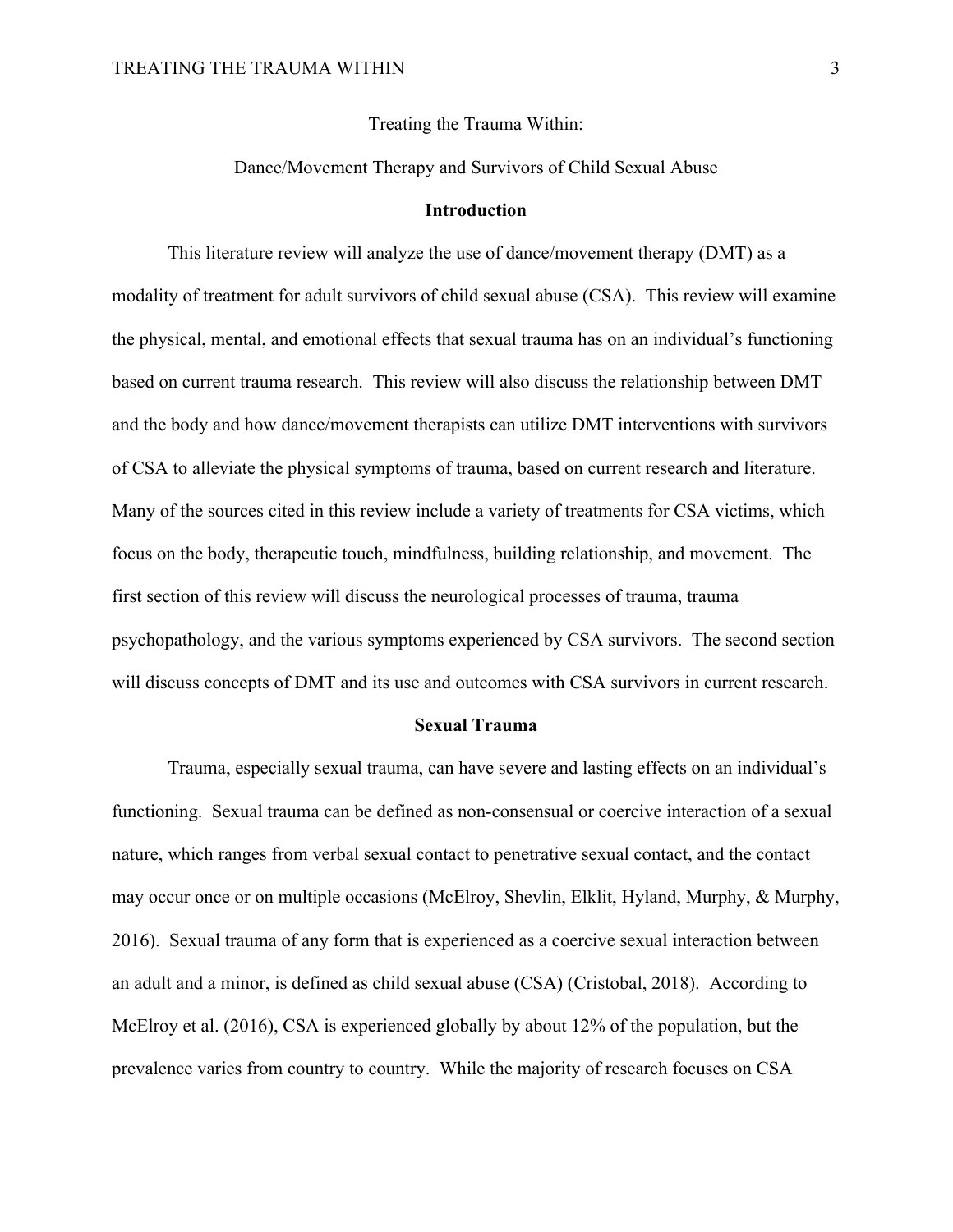victims who identify as female, male-identifying CSA victims have also been studied, though less frequently. Research has shown that gender can mediate the lasting effects of sexual trauma (McElroy et al., 2016), though little to no research discusses non-binary (not identifying as male or female) survivors of CSA. Because the current literature mainly discusses female-identifying participants, female CSA victims will be the focus of this literature review with the knowledge of a research gap in gender inclusion.

#### **The Traumatized Nervous System**

Traumatic experiences, especially of a sexual nature, activate the body's automatic "fight or flight" response in order to cope with intensely emotional stimuli (Fisher, 2003). When flight or fight responses are not adequate or possible, immobilizing responses called freeze, passivity, and submission may arise as an individual enters survival mode (Ogden, Pain, & Fisher, 2006). Fisher (2003) writes that immobilization responses are especially seen in children and other vulnerable groups who tend to have less agency in traumatic situations like sexual abuse. A feeling of helplessness over an attacker or abusive situation can manifest in the nervous system and recur through flashbacks or traumatic memories long after the abuse has ended. Asselstine (1997) aptly described this response as a sense of powerlessness that occurs for victims of CSA when the body is repeatedly violated without consent.

These nervous system responses of fight, flight, or freeze begin in the brain. Within the human brain, structures called amygdala are responsible for the evaluation of sensory stimuli and assist in processing the emotional content of an experience (Lopez, 2011). The amygdalae then transfer the sensory information to the structure called the hippocampus, which is responsible for memory organization and storage. During a heightened neural response, the amygdalae become over-activated as cortisol levels drop, prompting the disrupted functioning of the hippocampus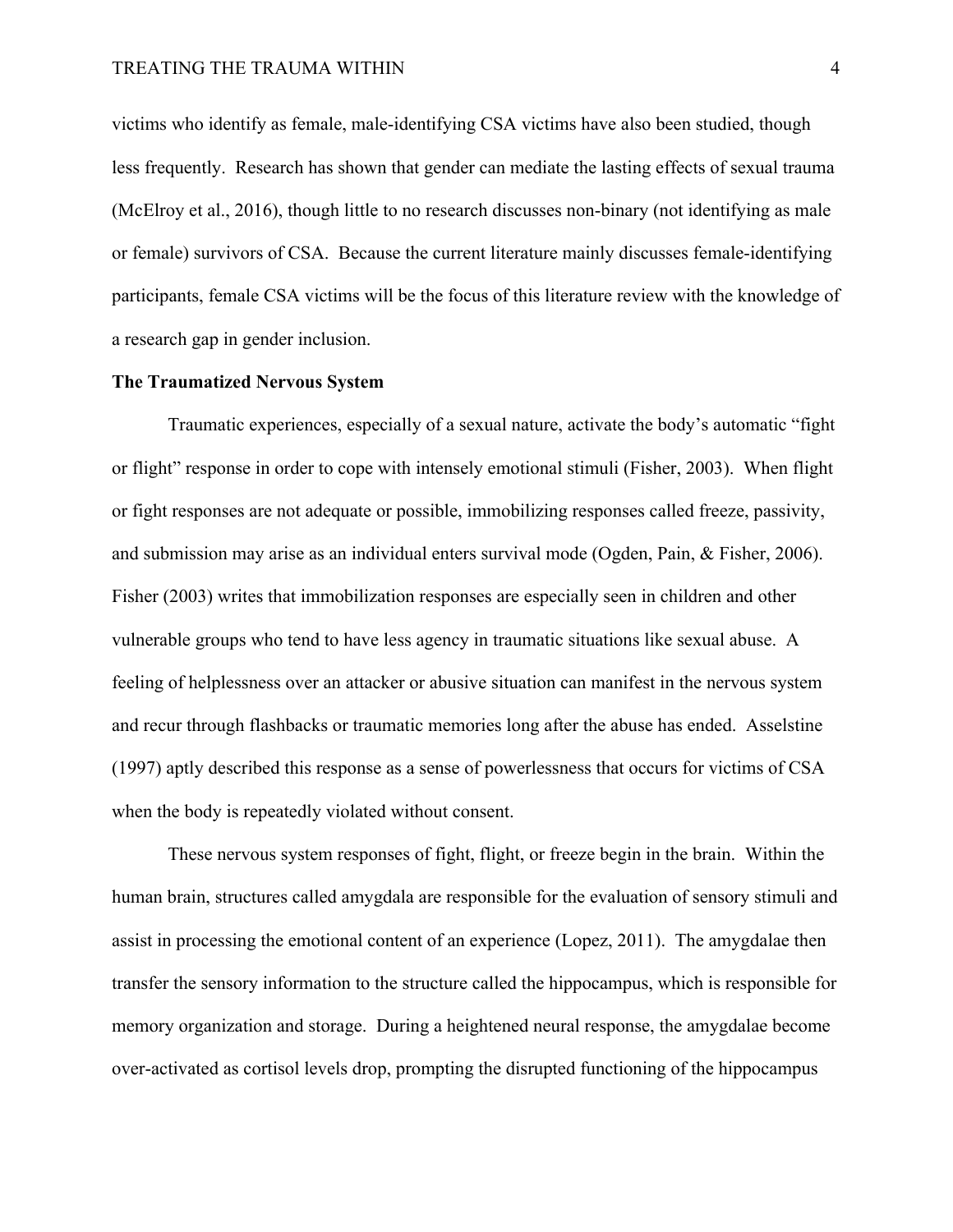#### TREATING THE TRAUMA WITHIN 5

and consequently causing the traumatic events to be stored as intensely emotional visual or auditory memories, which may become recurrent flashbacks that hold the same intense emotional content as the original trauma (Lopez, 2011).

Repeated exposure to extremely stressful events, such as prolonged CSA, will cause the fight or flight response to "become chronically activated, resulting in long-term effects on the developing brain and body," (Fisher, 2003, p. 2), such as heightened cortisol levels, psychopathology, or somatic symptoms/disorders (van der Kolk, 2014). For individuals who have suffered repeated trauma like CSA, their nervous systems exist in survival mode: a constant state of high alert that impedes the processing of traumatic memory (Pierce, 2014). Often, survivors of sexual trauma also experience symptoms of PTSD in association with specific body parts, which can be triggered by various sensory stimuli related to the original trauma (Dyer, Feldmann, & Borgmann, 2014).

#### **Symptoms of Sexual Trauma**

Axis I disorders are frequently diagnosed in survivors of CSA. These disorders include major depressive disorder, somatoform disorder, substance dependence, anxiety disorder, posttraumatic stress disorder (PTSD), and dysthymic disorder (McElroy et al., 2016). In addition to these diagnoses, victims of CSA may also experience difficulties with attachment, romantic relationships, and body image (Lassri, Luyten, Fonagy, & Shahar, 2017).

Several authors describe how trauma is stored within the body and can manifest as somatic symptoms or a diagnosable somatic disorder (Tantia, 2014; van der Kolk, 2014). Dissociation is an example of a somatic, or body-based, symptom of CSA, which involves the separation of emotional content from conscious awareness as a way of coping with severe, traumatic events or memories (Cristobal, 2018). Tantia (2014) stated that complex trauma,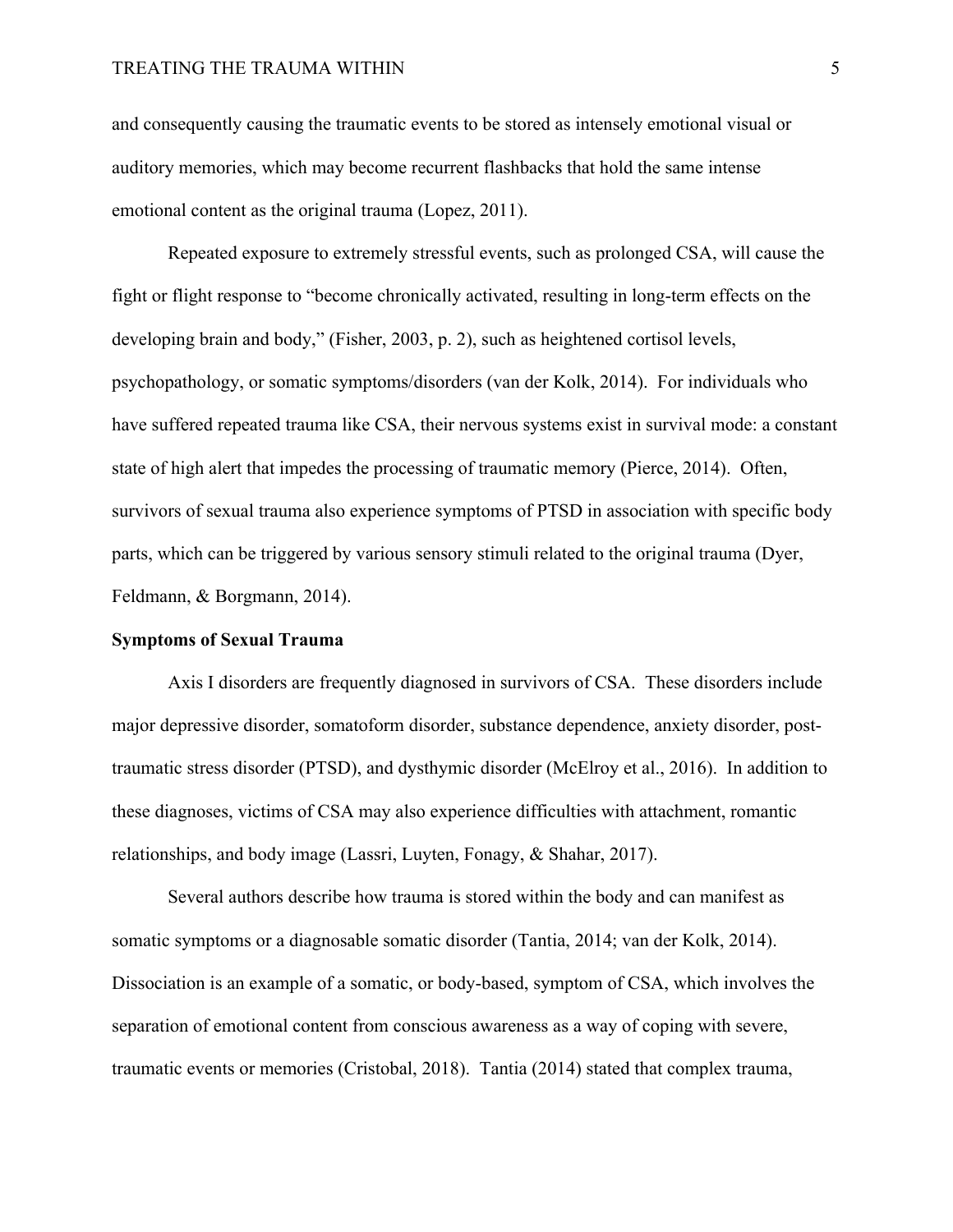which can include CSA, causes a split between the mind and body in an attempt to avoid or block out the unwanted stimuli, especially when the trauma has occurred on a body-level. The author fittingly quoted Payne (2009) when describing dissociation as "the mind's attempt to flee when flight is not possible" (p. 99).

Symptoms of dissociation include "depersonalization, derealization, amnesia, identity confusion, and identity alteration," (Pierce, 2014, p. 7). As a response to trauma, dissociation is highly adaptive in preserving the individual because it creates a buffer between the individual and the intense emotional stimuli (Pierce, 2014). However, dissociation can become an automatic, protective response in individuals who face chronic, repeated traumas such as CSA (Pierce, 2014) and can interrupt the mind-body connection and emotional functioning. Shevlin, et al. (2017) discussed that CSA survivors who endured multiple abusers often experience increased symptoms of dissociation later in life than individuals who endured only one abuser.

As the research reveals, victims of CSA experience symptoms of trauma on a mental, emotional, and, especially, physical level. An individual's perception of their body includes factors like body image, concept of physical safety, and "mental relationship to one's physical reality," as cited by Gray (2001, p. 34). Sexual trauma is a violation of body boundaries that can lead to dissociation or negative body image. This occurs because trauma experienced on a physical level can alter an individual's sense of safety in their body. Based on these concerns regarding the vulnerabilities and impacts caused by CSA, it is imperative that practitioners treat victims of CSA in a way that considers body-based symptoms, embodiment of trauma, and the body relationship.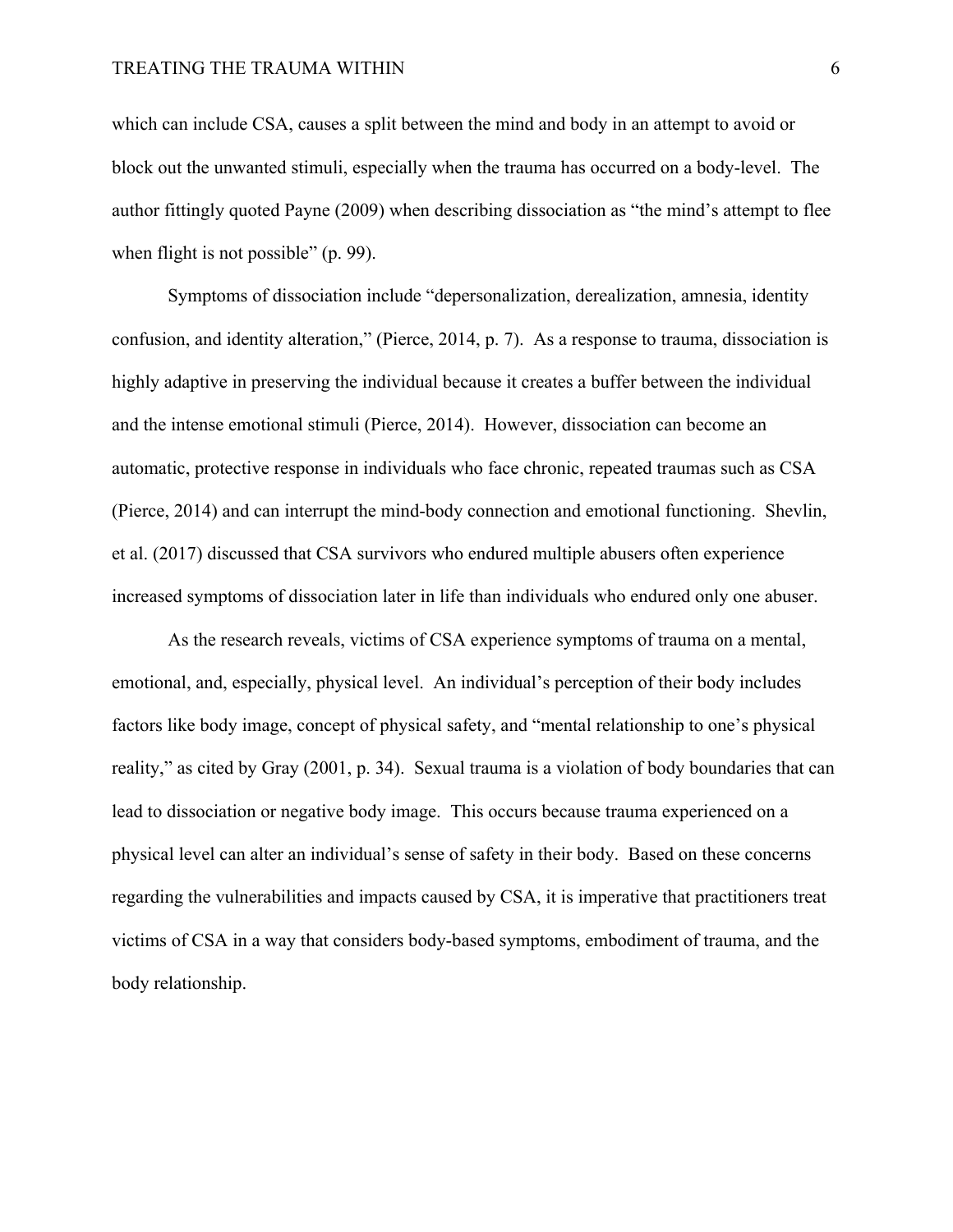#### **Movement as Therapy**

A quote from Pierce (2014) reflects a core concept of movement as a therapeutic intervention: "Movement has the power to evoke memory, feelings, images, and resources that can be linked through creative process to create coherent narratives that support meaning making and the integration of self," (p. 13). Dance/movement therapists work with the knowledge that movement and dance can help individuals access deep emotions and process them in a physical way. While many traditional therapy approaches rely on the verbal communication between the client and the therapist to elicit change (Ogden, et al., 2006), the use of dance and movement interventions with CSA survivors offers a means of accessing nonverbal communication through the body. Ogden, et al. (2006) describe how therapeutic approaches that rely solely on verbal processing may "ignore or suppress body processes, [and] traumatic responses may not be resolved," (p. 17). Instead, dance/movement therapists facilitate an individual's awareness of their physical sensations, emotions, and memories through creative processes like mindfulness, movement, and the use of breath (Tantia, 2014).

Because DMT occurs on a body level, it is thought to be a sound approach to address the physical symptoms that occur for an individual after sexual trauma, such as a feeling of numbness (Gene-Cos, Fisher, Ogden, & Cantrel, 2016), emptiness or passivity (Ogden, 2010), or even dissociation from the body (Tantia, 2014). As this section will outline, research suggests that treatment with CSA survivors can occur on a nonverbal, bodily level to help them process their trauma and move towards the reintegration of the body-mind connection that was altered due to sexual trauma, among other goals that will be discussed later in this review. While many of the studies discussed in this section focus on DMT, there are several studies mentioned that focus on the related modality of body-based therapy, which holds similar treatment goals as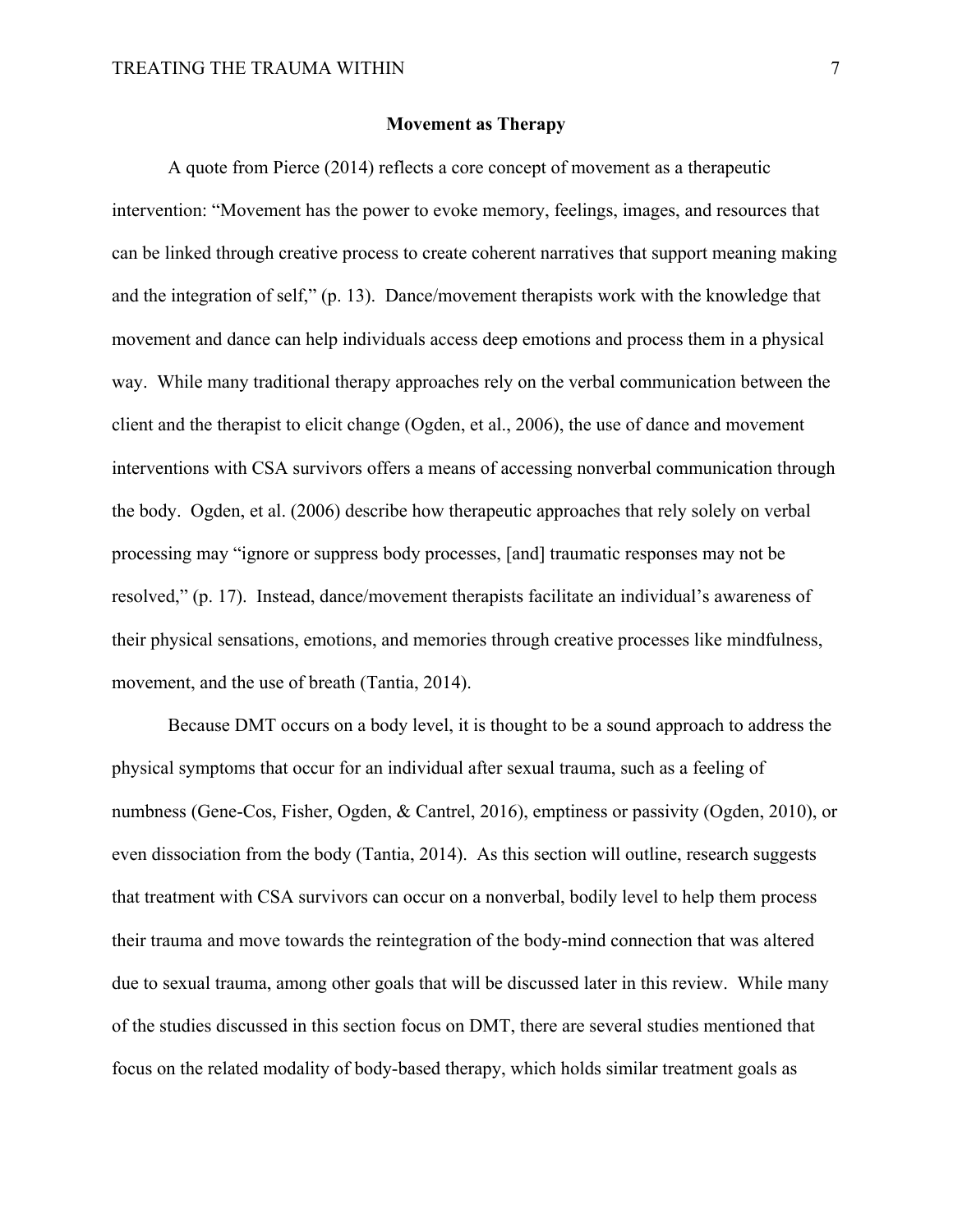DMT with CSA survivors. The inclusion of body-based therapy in this literature review is due to a limited amount of research on DMT with this population. Most of the DMT-specific studies discussed only include a qualitative or case study research component and lack quantitative data, as there is currently a dearth of quantitative research in the field of DMT.

#### **Treating Trauma Through the Body**

Current literature stresses that trauma, especially in the form of CSA, has a profound effect on the body (van der Kolk, 2014; Cristobal, 2018; Dyer, et al., 2015; Fisher, 2003). Early traumatic experiences can affect posture, gestures, and body movements (Ogden, 2010), which are assessed by dance/movement therapists. According to Ogden, Pain, & Fisher (2006), individuals who have survived trauma also experience many somatic symptoms related to PTSD, such as flashbacks or dissociation. CSA survivors may experience a disruption in their body relationship in the form of negative body image and may subsequently associate the areas of the body that were violated with the intense emotions experienced during their abuse. These emotions include shame, guilt, disgust, or anger (Dyer, et al., 2015). Essentially, the individual who survived trauma will experience their body as a place that is triggered by emotionallycharged traumatic memories.

For individuals who have survived CSA and present with somatic symptoms, DMT can provide "body-based interventions to assist survivors in acknowledging their symptoms," (Cristobal, 2018, p. 71). DMT is defined as "the psychotherapeutic use of movement to promote emotional, social, cognitive, and physical integration of the individual," (American Dance Therapy Association, n.d.). The focus of DMT lies within the relationship between the therapist and the client or group of clients, as experienced through movement. According to Pierce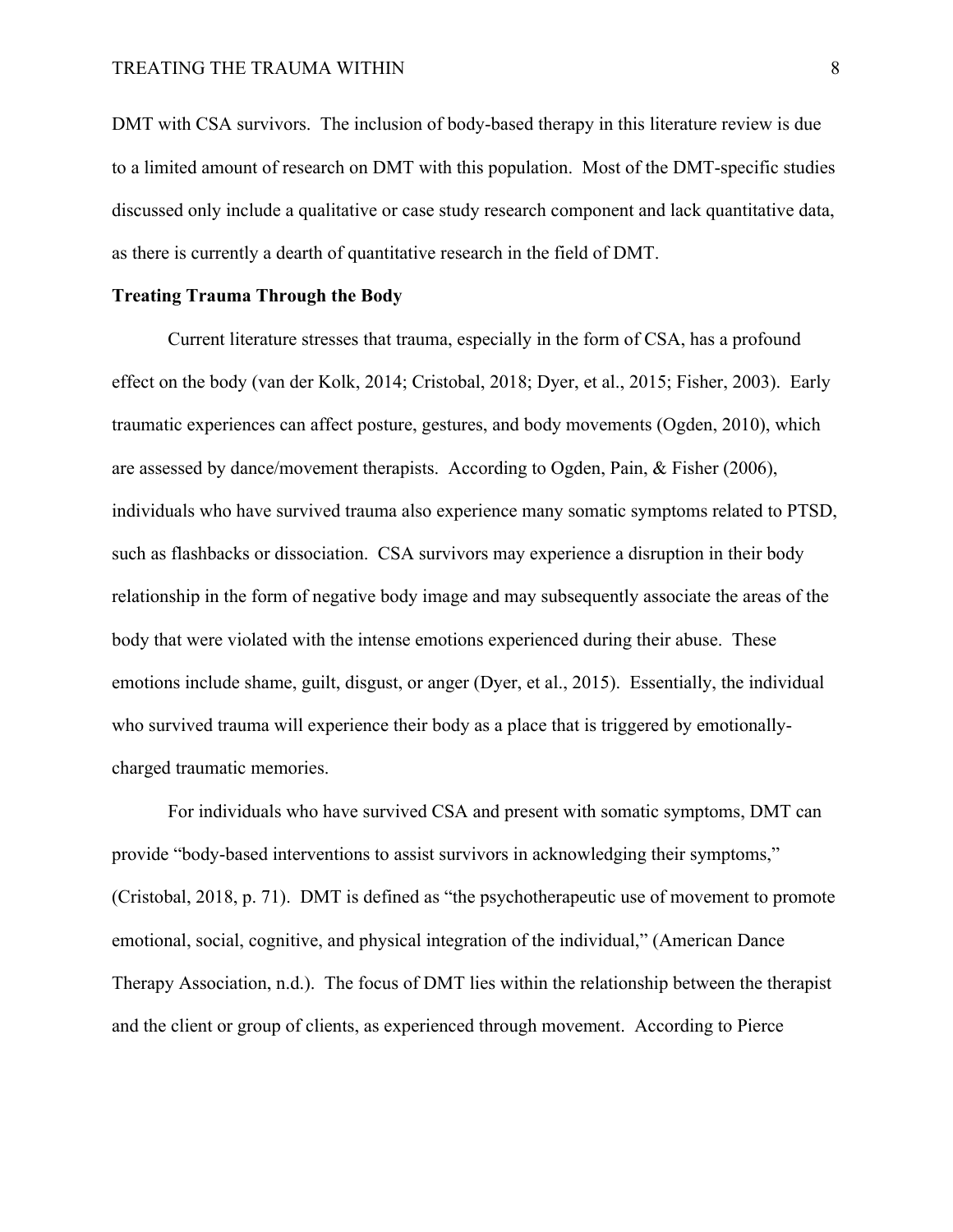(2014), "…the dance/movement therapist brings a spirit of curiosity, unconditional positive regard, and a willingness to meet clients where they are on a direct body-to-body level," (p. 11).

### **Essential Aspects of DMT for CSA Survivors**

A great deal of DMT work, especially with CSA survivors, is focused on the act of witnessing, which is best described as maintaining a presence of openness, acceptance, and truly seeing the individual. Witnessing can also be thought of as a form of relational mindfulness (Asselstine, 1997). Asselstine (1997) described her role as a dance/movement therapist as that of a witness to the participants during their movement process. Asselstine (1997) stated that her priority as a dance/movement therapist is to follow each individual's body experience and help them organize and understand their experience. Body movement is assessed by the dance/movement therapist to understand clients' patterns of movement or interaction, and every dance/movement therapist is trained to observe the individual's movement to support their therapeutic process. This occurs through the therapist's ability to "assess, describe, and nonverbally reflect a client's movement," (Pierce, 2014, p. 13).

Cristobal (2018) suggested that touch is another important aspect of DMT, especially with survivors of sexual abuse. When used appropriately, touch can have a healing, nurturing role in the therapeutic relationship and bring an increased awareness to an individual's body experience. Cristobal (2018) cited the American Dance Therapy Association's description of touch in the DMT code of ethics: "Dance/movement therapists understand touch as fundamentally supportive to human growth and development, and inherently involved in dance and social interactions," (p. 73).

Because the use of touch in psychotherapy has the potential to introduce "issues such as boundaries, sexuality, contact, and nurturing," between the therapist and client (Cristobal, 2018,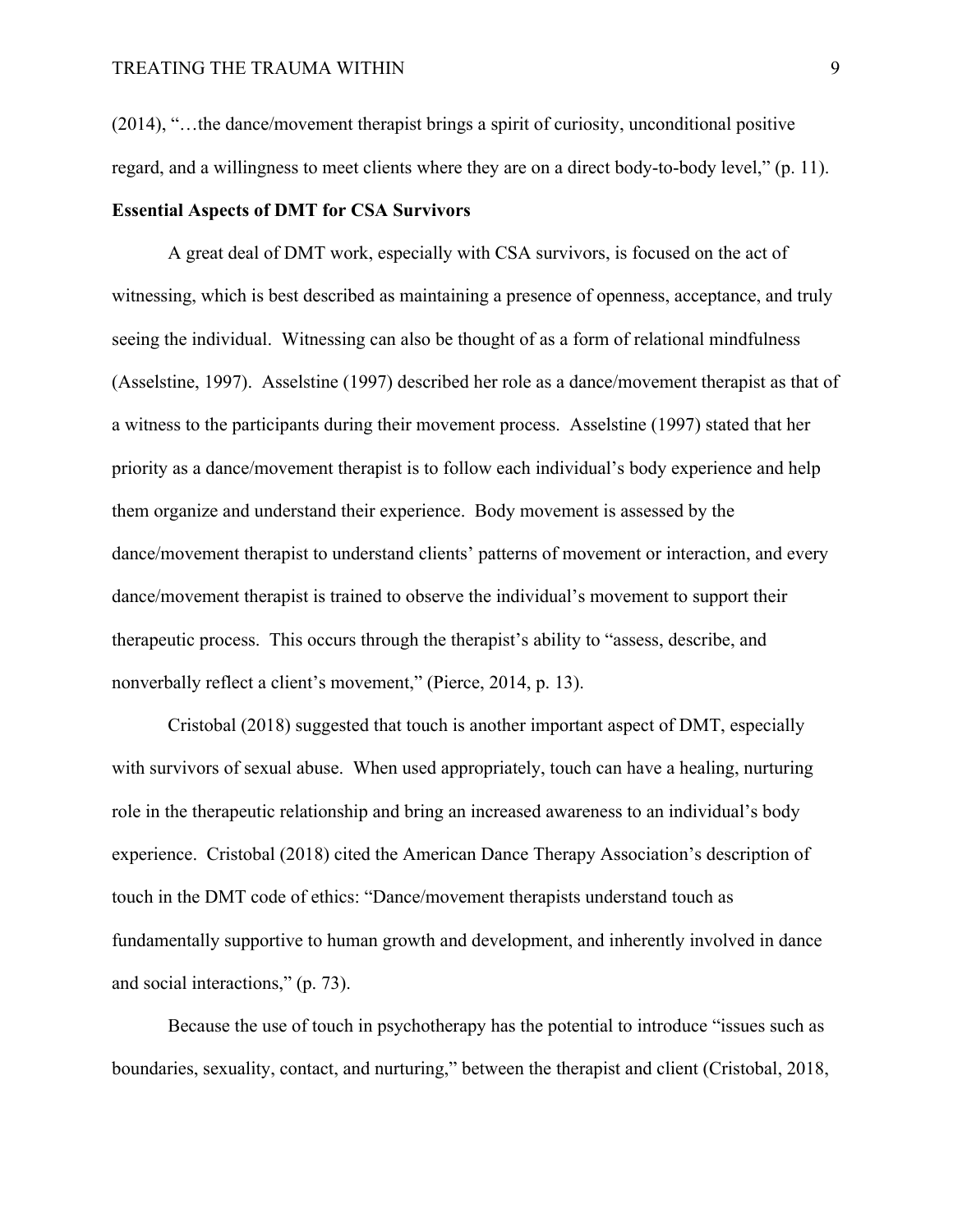p. 69), touch can be a controversial aspect of DMT. However, touch can also provide an avenue for nonverbal communication between the therapist and client when there is a strong therapeutic relationship in which the client feels safe and empowered (Cristobal, 2018, p.71). Cristobal (2018) illustrated how therapeutic physical touch can help survivors of CSA better understand their relationships, both with others and their own body. Cristobal (2018) went on to cite research which stated that touch can aid in self-regulation and repair self-esteem, trust, and sense of personal power. Within a DMT session, a dance/movement therapist may use a small touch on the shoulder, hand, or arm to reassure, calm, or ground a client in the present moment. Touch may arise during moments of movement, and touch can also occur in the form of self-touch, during which a client uses gentle touch on his or her own body to elicit similar grounding effects (Cristobal, 2018).

Dance/movement therapists also often utilize aspects of mindfulness, a form of meditative practice, as a movement intervention. Mindfulness can be defined as "a gentle awareness to one's own physical, emotional, and/or cognitive experience," (Tantia, 2014, p. 96) and the embodiment of awareness as part of the healing process. The practice of mindfulness can include a consciousness or attention to the environment, sensations within the body, and the body/environment boundary (Tantia, 2014). Mindfulness is said to "increase psychological wellbeing by increasing awareness of one's current experience" and allow individuals to acknowledge their experience without becoming overwhelmed or re-traumatized (Tantia, 2014, p. 97). Tantia (2014) described how mindfulness can start with attention from outside a CSA survivor's body in order to carefully address the mind/body split that can occur from multiple or prolonged exposures to trauma. Achieving an awareness of inner and outer sensations can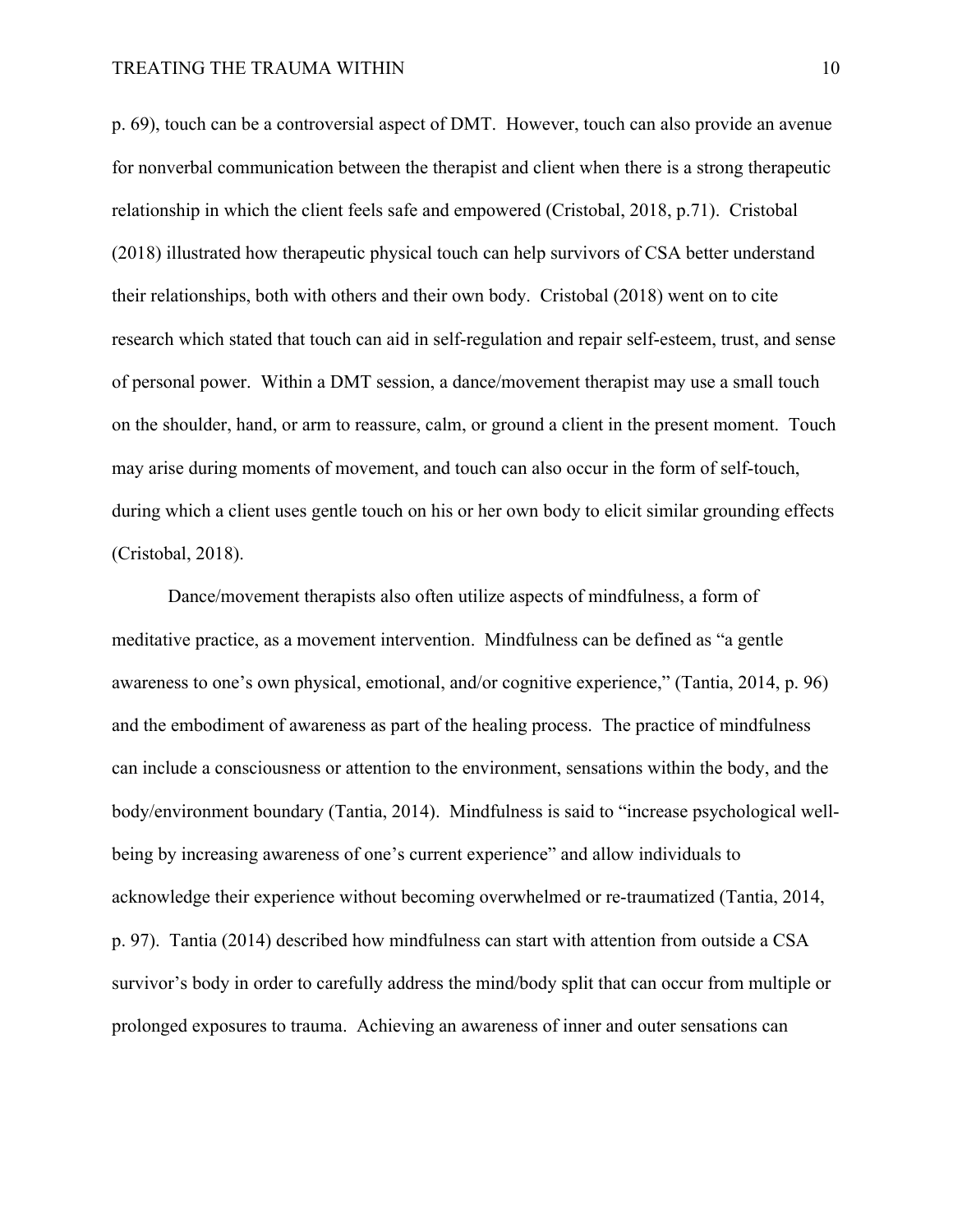facilitate embodiment and reintegration of the mind and body, separated by trauma or dissociation.

Pierce (2014) highlighted that DMT groups for traumatized individuals can foster exploration in mirroring, self-regulation, and the development of kinesthetic empathy, which are common aspects of DMT groups with any population. Such groups often begin in a circle with a structured introduction and warm-up, followed by a series of interventions. Movement tools, such as scarves, ribbons, or pieces of fabric, are frequently used to promote movement and exploration and facilitate connection between group members (Levine & Land, 2016). Sometimes, tools are purposefully chosen for an intervention to evoke a specific response. Music may be used in DMT groups, whether recorded or live, and participants are often invited to join in music making. However, dance/movement therapists must use their judgment on when and how to bring music into a vulnerable group (such as CSA survivors), especially if the music contains lyrics.

#### **Research on DMT and CSA Survivors**

The following section will discuss several research studies conducted on the use of DMT with CSA survivors. The research outlined in this section incorporates several case studies and qualitative studies, with only one author (Ho, 2015) including a quantitative research component, which was not statistically significant. This lack of quantitative data reflects a larger gap in the field of DMT research and will be considered later in the discussion.

Across literature on DMT as a therapeutic intervention for trauma survivors, authors and dance/movement therapists reported positive results (Asselstine, 1997; Cristobal, 2018; Gray, 2001; Ho, 2015; Levine & Land, 2016; Mills & Daniluk, 2002; Pierce, 2014). The research studies highlighted in this section are as follows: A mixed-methods pilot study conducted by Ho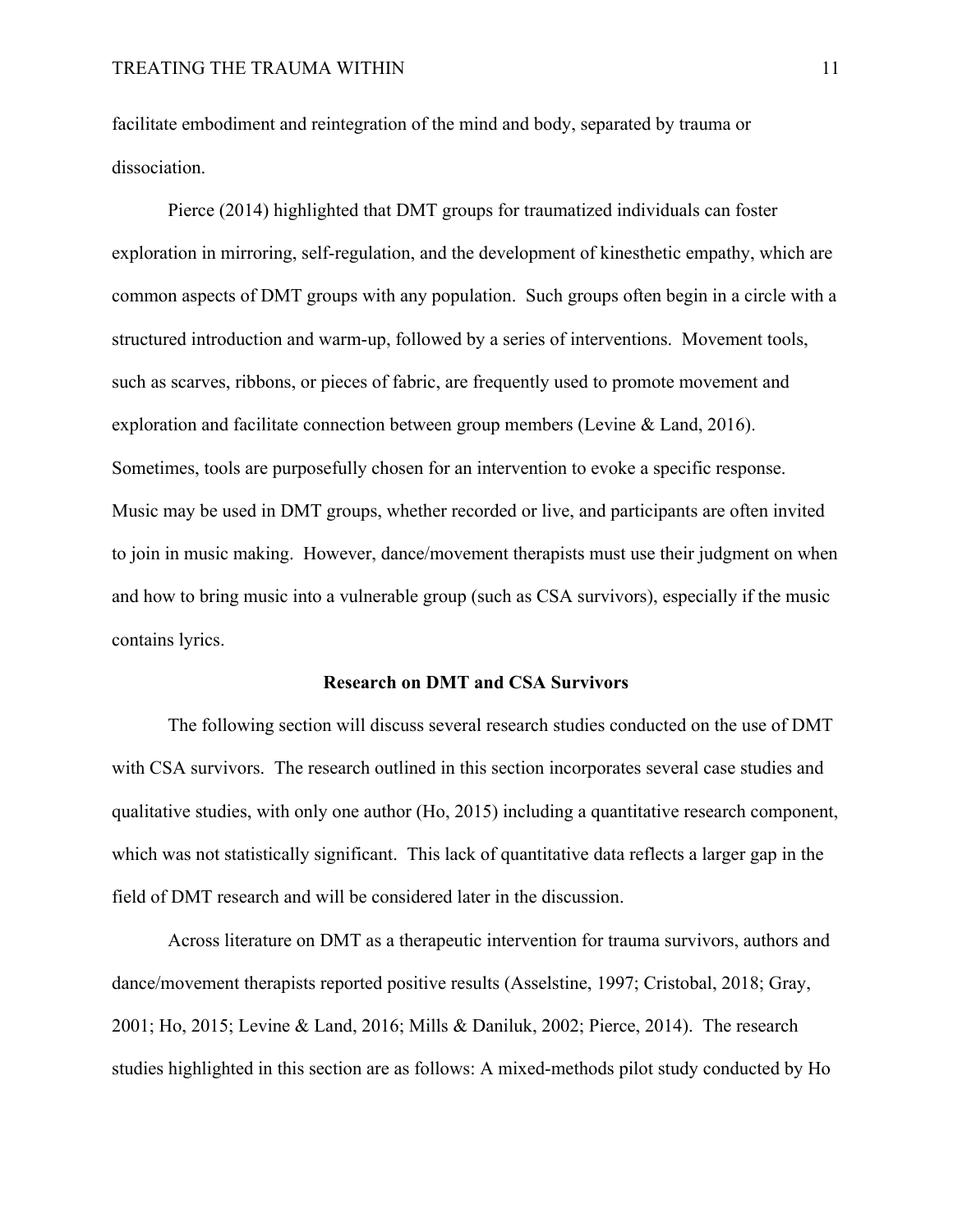(2015), in which a group of 25 female sexual abuse survivors underwent a five-week DMT intervention program; a quantitative study by Mills & Daniluk (2002), which explored 5 participants' previous experiences with DMT through audiotaped interviews. The interviews were analyzed and several themes emerged: "Reconnection to their Bodies," "Permission to Play," "Sense of Spontaneity," "Sense of Intimate Connection," and "Sense of Freedom;" five case studies with CSA survivors by Asselstine (1997), who outlined outcomes such as a new awareness of the body, a more optimistic outlook on life, and a sense of distinguishing the past from present; a meta-synthesis of qualitative research on the use of DMT with trauma by Levine & Land (2016) which also outlined several emergent themes; and a case study by Gray (2001) on the author's use of DMT with a trauma survivor and the positive outcomes of treatment. Several other pieces of literature are included as part of the larger discourse on DMT with CSA survivors.

#### **Goals and Themes of DMT With CSA Survivors**

The goals of the weekly DMT intervention described in Ho (2015) included exploring place through grounding and building a sense of security, exploring space (internal and external), and developing "personal understanding, positive thinking, and hope," (Ho, 2015, p. 12). Other studies on DMT for CSA survivors cited goals such as cultivating relationships between group members, spontaneity and play (Pierce, 2014), self-expression (Cristobal, 2018), and exploring and repairing the mind-body connection (Levine & Land, 2016). Many of the goals outlined in the research concentrated on bringing an individual's focus to the present through directing attention to sensations within the body and the surrounding environment in order to establish a sense of safety in the current moment (Pierce, 2014), also known as containment.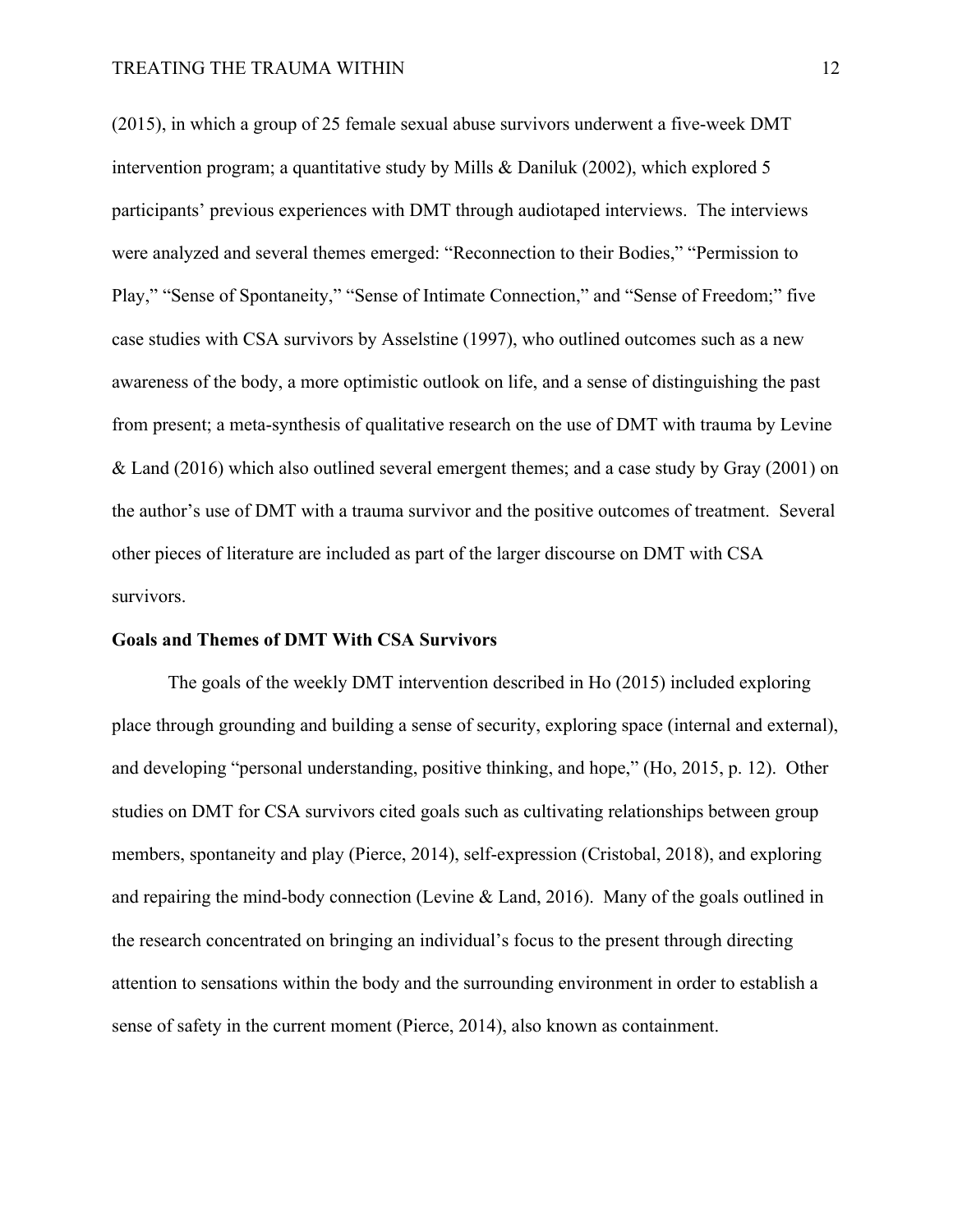Based on the goals and outcomes reported in the literature, the main theme that emerged within the use of DMT with CSA survivors is Building a Sense of Safety. This overarching theme includes several subthemes, such as Establishing an Awareness of Self and Body Boundaries, Reintegration and Reconnection of the Body and Mind, Interpersonal Connection, Increased Self-Expression, and Increased Range of Motion. For CSA survivors, it appears that establishing a sense of physical and emotional safety within a therapeutic setting and building a relationship of trust with the dance/movement therapist are the most important aspects of this work. Once safety and trust have been established, the individual is better able to approach the secondary themes described above.

#### **Building a Sense of Safety**

Although the experience of DMT can provide CSA survivors with an opportunity to explore their trauma, researchers emphasized that exposure to traumatic memories should occur in careful amounts that challenge but do not emotionally overwhelm the individual. Ogden (2010) explained the "window of tolerance" (p. 1) within which a client is optimally aroused to process intense emotional and physiological stimuli. In this middle ground of autonomic and emotional arousal, the client is better able to integrate internal and external stimuli because they are not reaching the point of dysregulation (Ogden, 2010).

Body-based trauma interventions, like DMT, work with CSA survivors to reach and expand the window of tolerance, where the client feels "safe but not safe," by bringing an awareness to physical and emotional sensations through mindfulness and movement (Ogden, 2010). These therapeutic processes challenge the responses that cause CSA survivors to remain in a cycle of dysregulation and allow for the evolution of more adaptive responses by opening a dialogue between the body and the mind. Through the process of mindful awareness, individuals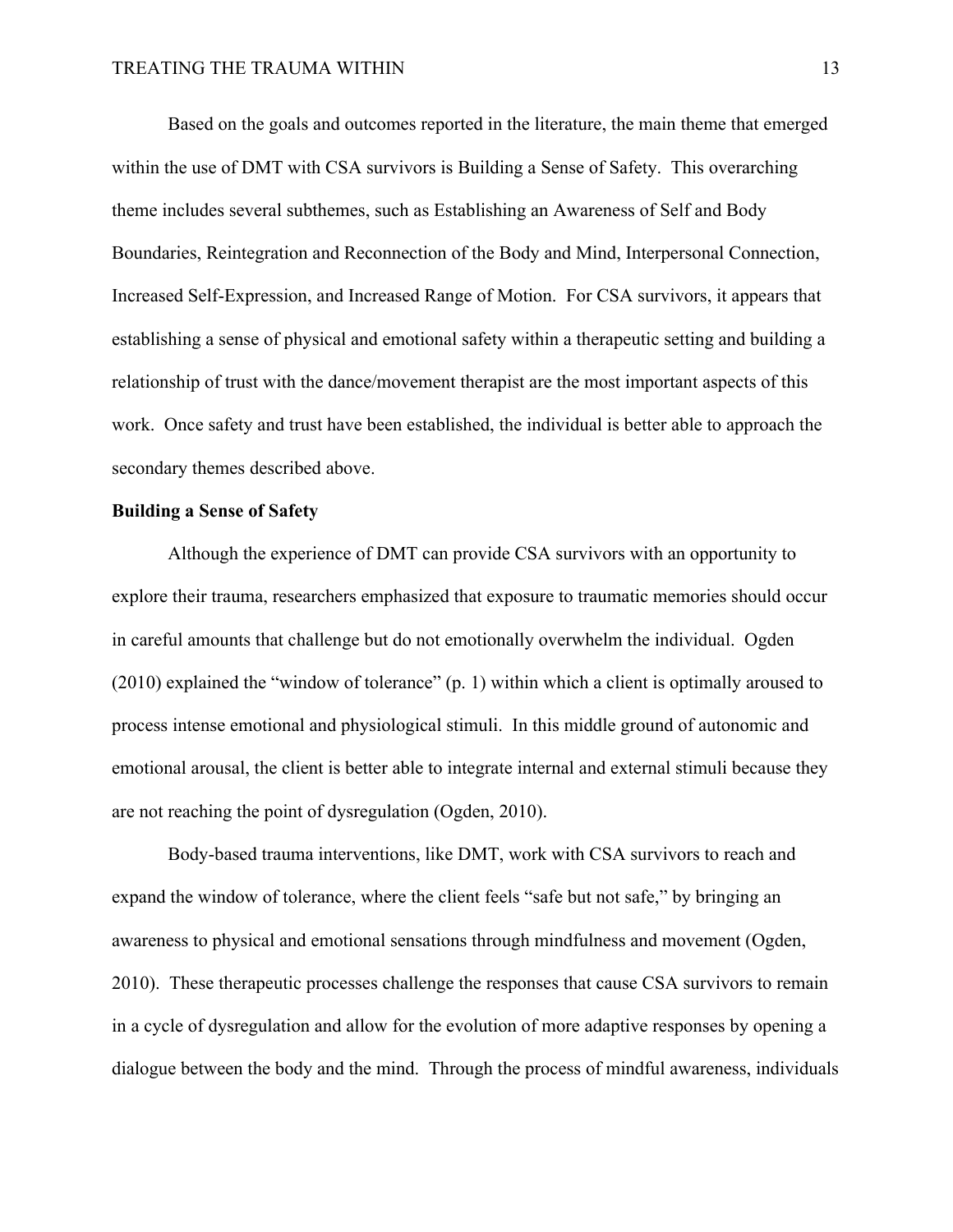can shift the perspective of their trauma from a prison to a means of change or purpose (Pierce, 2014).

For many survivors of sexual trauma, the act of verbally recounting their experiences is re-traumatizing because it may trigger intense, emotionally charged memories and presentmoment sensory experiences of the event that originally caused them harm. Verbally depicting the physical, embodied manifestation of trauma may also be difficult for many individuals, especially if they have experienced dissociation from the traumatic stimuli or feel unsafe in their body due to sexual trauma. By working with trauma on a body level within a window of tolerance, the use of DMT with CSA survivors reduces the reliance on verbal discussion of the traumatic events and directly addresses the physiological symptoms of trauma at the source.

Other ways in which dance/movement therapists can establish a sense of safety include setting appropriate boundaries within the session. When working with a vulnerable population such as CSA survivors, one of the most important ways to establish safety is through confidentiality. The theme of confidentiality is mentioned frequently throughout the research, though not all authors explicitly stated the means to which the confidentiality of the participants is upheld. Dance/movement therapists are ethically required to uphold confidentiality and inform each group member of their responsibility to protect each other's process. This information is often given at the formation of the group and periodically throughout its lifespan.

Another vital responsibility of the dance/movement therapist when working with CSA survivors is to avoid the experience of re-traumatization, which can occur through flashbacks caused by stimuli that are reminiscent of the trauma (Ogden, et al., 2006). By providing an environment of safety and curiosity for a client who has survived CSA, the dance/movement therapist helps the individual to better withstand a small amount of exposure to past trauma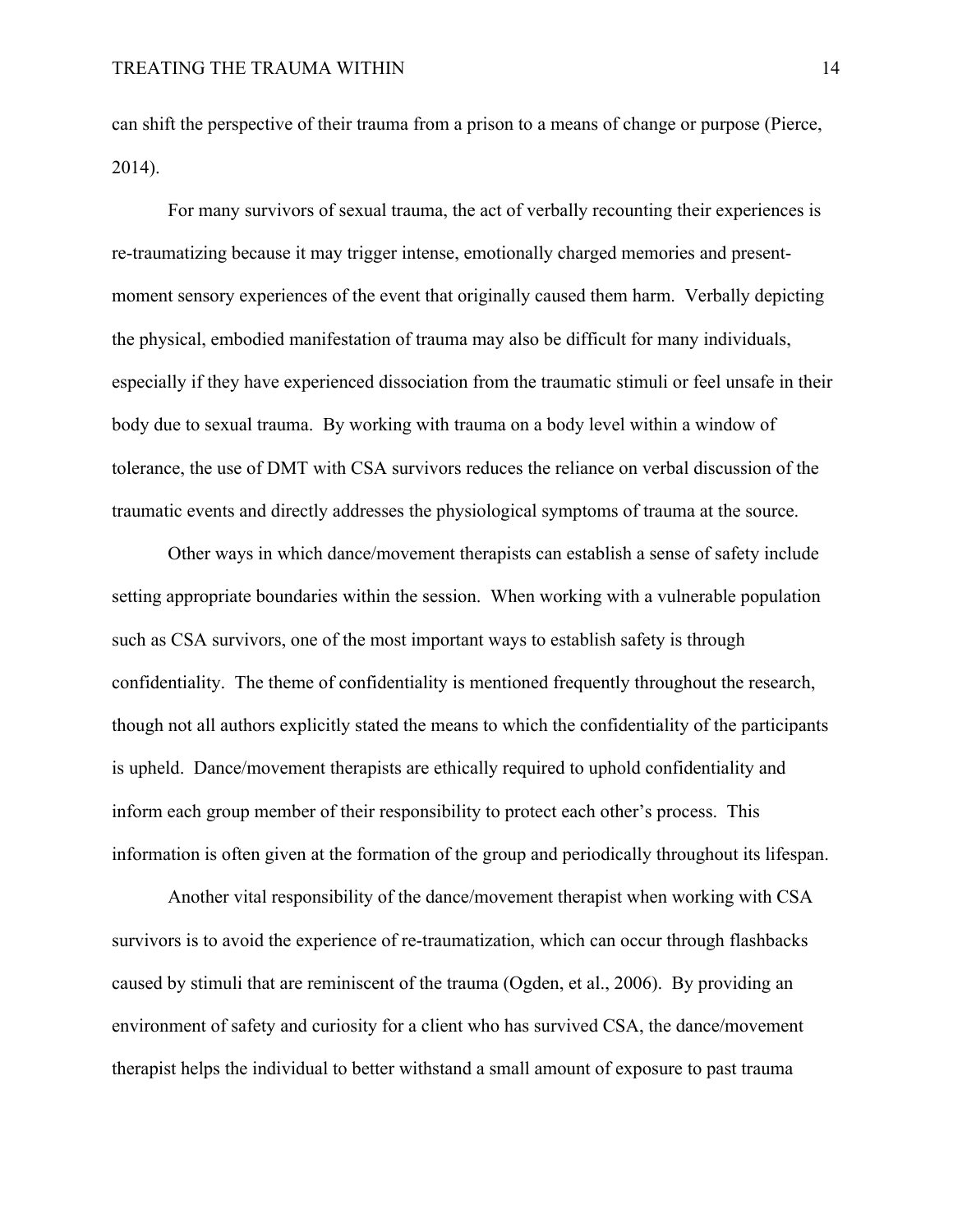without feeling re-traumatized or experiencing flashbacks within the window of tolerance. This environment of safety and curiosity can be created, in part, through the therapist's attention to and interpretation of an individual's physical manifestations, from small movements of the fingers, gestures, or facial expressions to larger, full-body movements (Levine & Land, 2016). Through observing the client, the therapist can shape the course of each DMT session to suit the individual's specific needs and limitations and gently guide them through the processing of intense emotions without overwhelming or re-traumatizing an already vulnerable individual.

In five case study examples of individual DMT sessions with CSA survivors, Asselstine (1997) illustrated how she established a sense of safety with the participants through her bodyfocused approach of mindfulness, movement, and dialogue. The author explained that she chose to use a body-based, experiential intervention in her first session with the participants because each participant was currently involved in another form of psychotherapy at the time of the study. The author listed the pursuit of outside therapy as a protective factor for the participants, which she believes aided in preventing the individuals from becoming overwhelmed by the experience or encountering negative flashbacks related to trauma, thus maintaining the window of tolerance. Asselstine (1997) also described building a sense of trust and acceptance with the individuals prior to the experiential, which she believes led the participants "safely and naturally through their healing process," (p. 218).

Similarly, in Mills & Daniluk (2002), the participants described experiencing a "Sense of Freedom" throughout the process of DMT, from their level of participation to their lack of restriction in space or expression. This freedom was often described as the "freedom of choice" in the therapeutic process (Mills & Daniluk, 2002, p. 82), which is characteristic of DMT. Participants also described feeling a sense of freedom in movement, use of space, and emotional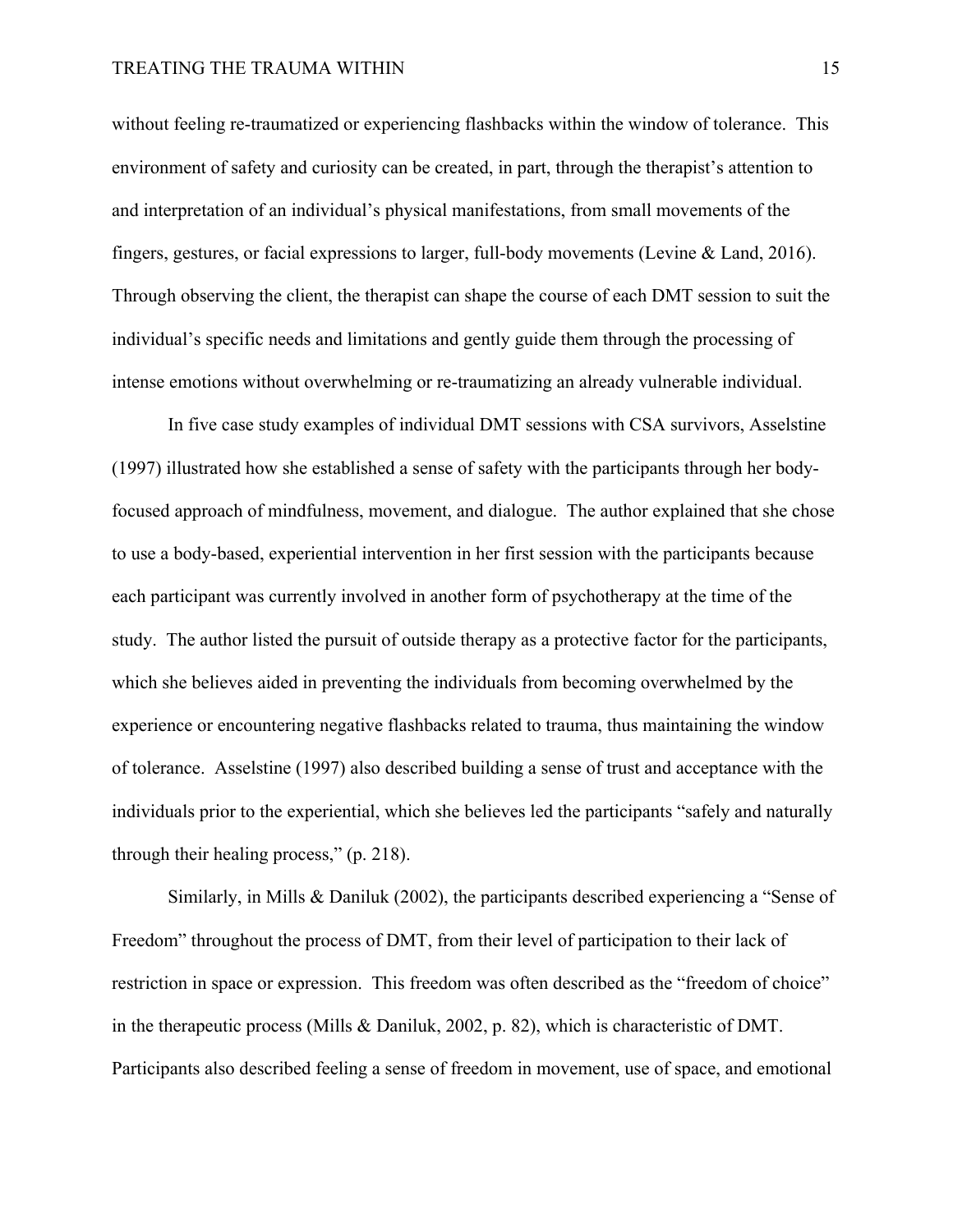expression. Again, the presence of these outcomes for CSA survivors is valuable because it suggests that DMT can facilitate the development of a sense of safety in one's body and environment in lieu of the embodied effects of trauma.

**Reintegration & Reconnection of Body and Mind.** Fisher (2003) explained how trauma-centered, body-based work is useful in re-training the somatic and emotional responses caused by intense trauma by separating the traumatic events from the feelings, sensations, and cognitions associated with the trauma. In separating trauma-related emotion/cognition and physical sensation, an individual's physiological responses (such as fight, flight, or immobilize) are often reduced, which can lead to improved emotional and cognitive processing and tolerance of negative stimuli (Ogden, et al., 2006). Pierce (2014) depicted DMT with this population as a form of exposure therapy, in which "interventions bring awareness to sensations, thoughts, and images and give inner experiences a narrative coherence through creative expression," (p. 10).

As Ogden, et al. (2006) described, integrated therapeutic approaches to trauma, such as DMT, can be used to help individuals feel "grounded, resourced, and oriented toward present experience," (p. 14). Similarly, Asselstine (1997) stated, "the body is a direct source of knowledge that enables a survivor to recognize distortions resulting from trauma and to gain a perspective that places the trauma clearly in the past, lessening its influence on the present," (p. 218). In practice, dance/movement therapists utilize the physical body of CSA survivors to facilitate an awareness of self and environment and reintegrate mind and body in a careful, sensitive way through aspects of movement and mindfulness.

In the theme called "Reconnection to their Bodies" that arose in Mills & Daniluk's (2002) study, participants portrayed a sense of disconnection, lack of presence, or rejection of their bodies previous to DMT. Some experienced symptoms of dissociation or a sense of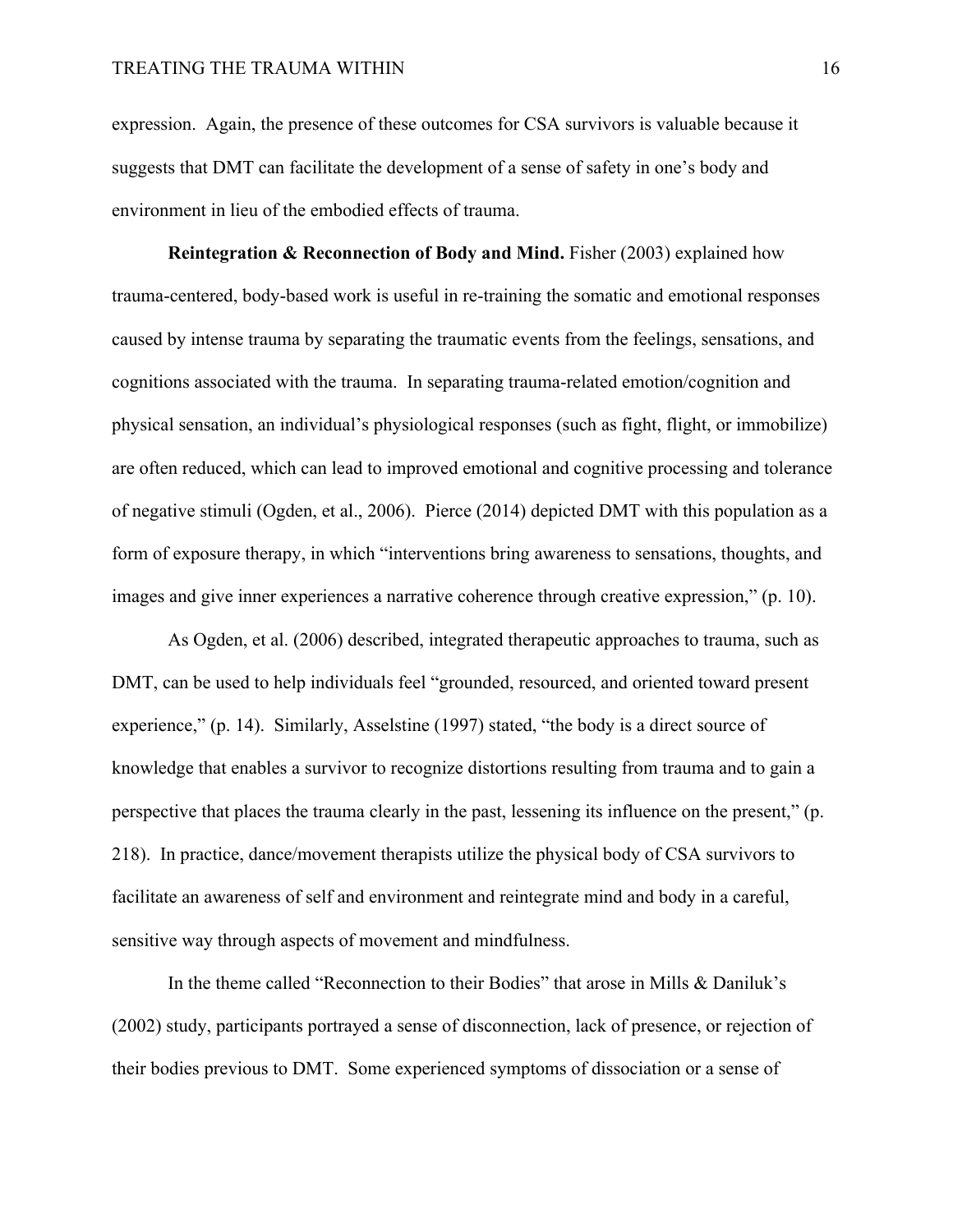#### TREATING THE TRAUMA WITHIN 17

fragmentation. The participants described DMT as providing a means to "get back into their bodies" (p. 80), which supports the DMT goal of reconnection between body and mind due to the dissociative effects of trauma. Similarly to Mills & Daniluk (2002), Levine and Land (2016) outlined how DMT can be used to establish or reestablish a connection between the mind and body of trauma survivors through visualization, metaphor, and imagery.

In several case studies, authors outlined similar outcomes of integration to the research conducted by Mills & Daniluk (2002) and Levine & Land (2016). In a case study reported by Gray (2001), specific DMT interventions enabled a severely traumatized client to begin integrating her past experiences of intense trauma into her present life. Through the dance/movement therapist's use of imagery and carefully facilitated exploration of past trauma, the client was able to conceptualize her experience and give it meaning. The therapist used touch as a mode of relation between therapist and client, and the contact served to help the client foster an awareness of her body. Similarly, Asselstine (1997) described several case studies within a pilot study in which CSA survivors were able to process their traumatic memories from a place of safety and integrate their "split" or dissociated parts (p. 205).

**Interpersonal Connection.** Interpersonal connection can be affected by intense or recurring trauma, as previously described in this literature review, and is an integral aspect of the healing process. Pierce (2014), while citing Marian Chace (1964/1993), stated that "one of the fundamental healing attributes of dance is that it is often practiced and performed as a communal activity, providing avenues for people to relate to a larger community and express themselves within a group," (p. 11). Group interventions appear to be the preferred DMT setting for dance/movement therapists and researchers alike, although many case studies highlight the benefits of individual DMT sessions with CSA survivors.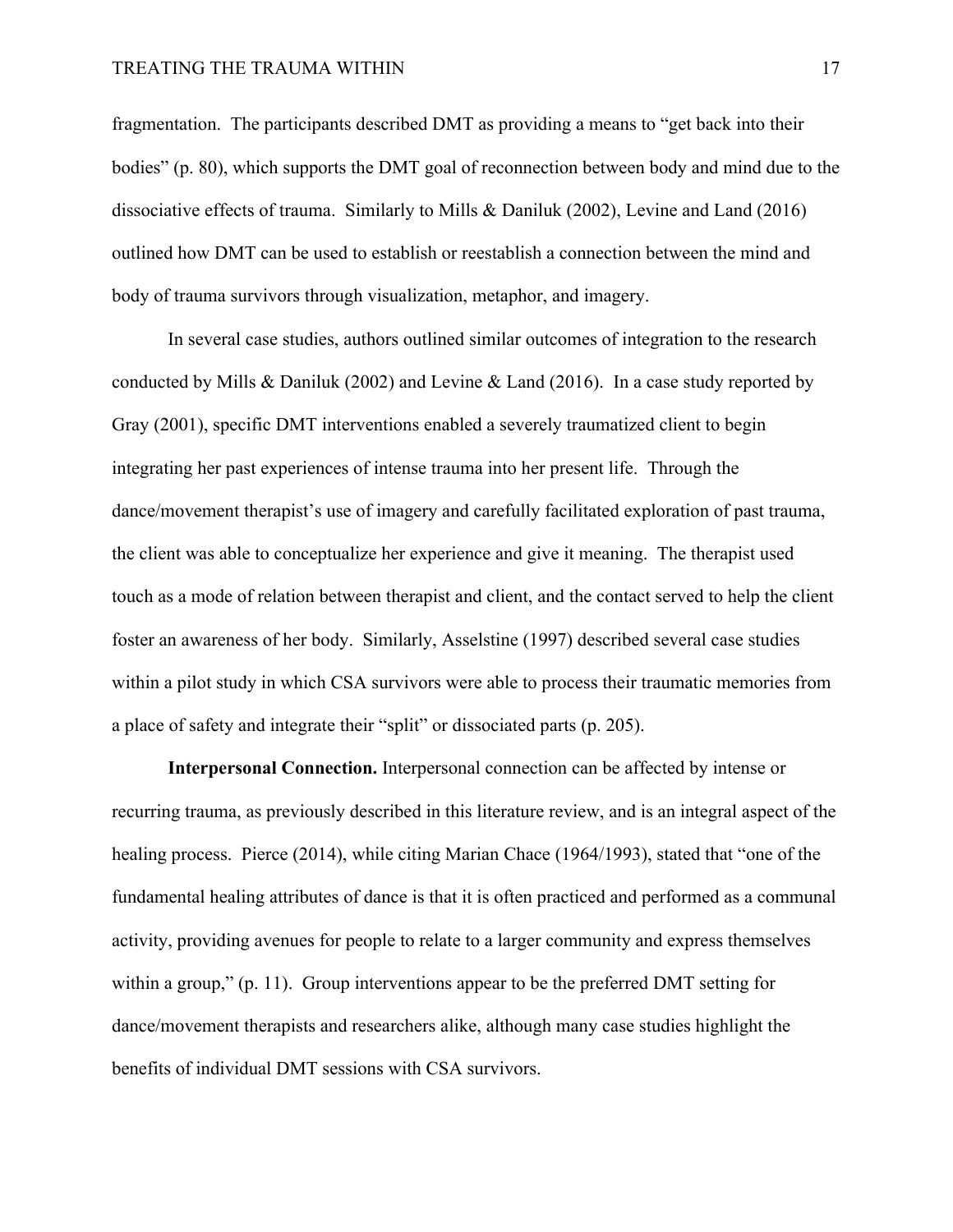A theme that emerged from Levine & Land's (2016) meta-analysis is the creation of healthy physical relationships. The authors described how the dance/movement therapist provides a safe space where trauma survivors can form positive, supportive connections through the DMT interventions that foster interaction between group members. Participants in this study were able to "work together and rely on one another, thus fostering resilience through improvisatory arrangement and group ritual," (Levine & Land, 2016, p. 339). Levine & Land (2016) went on to state that the group was able to establish a sense of support throughout times of vulnerability in their connection and commitment to the process and each other. This outcome supports the necessity of establishing a sense of safety and trust, both between the group and the therapist and among the group members.

Similarly, in the DMT outcome theme described by Mills & Daniluk (2002) called developing a "Sense of Intimate Connection", participants illustrated the relationships they formed with fellow group members through their movement and presence with each other. Terms such as group unity, feeling supported and accepted, witnessing, and vulnerability highlight the facets of group DMT work that emerged and were made possible by the facilitation of a safe environment by the dance/movement therapist.

**Increased Self Expression.** Trauma can cause individuals to remain in a heightened state of arousal, which can hinder their ability to feel safe or explore their physical environment. With a sense of safety and trust in the dance/movement therapist and DMT process, CSA survivors are better able to express themselves physically, emotionally, and artistically. Several research studies highlighted the emergence of self-expression from CSA survivors who participated in DMT. The themes of "Permission to Play" and "Sense of Spontaneity," described by Mills & Daniluk (2002), outline how participants were able to find ways to express themselves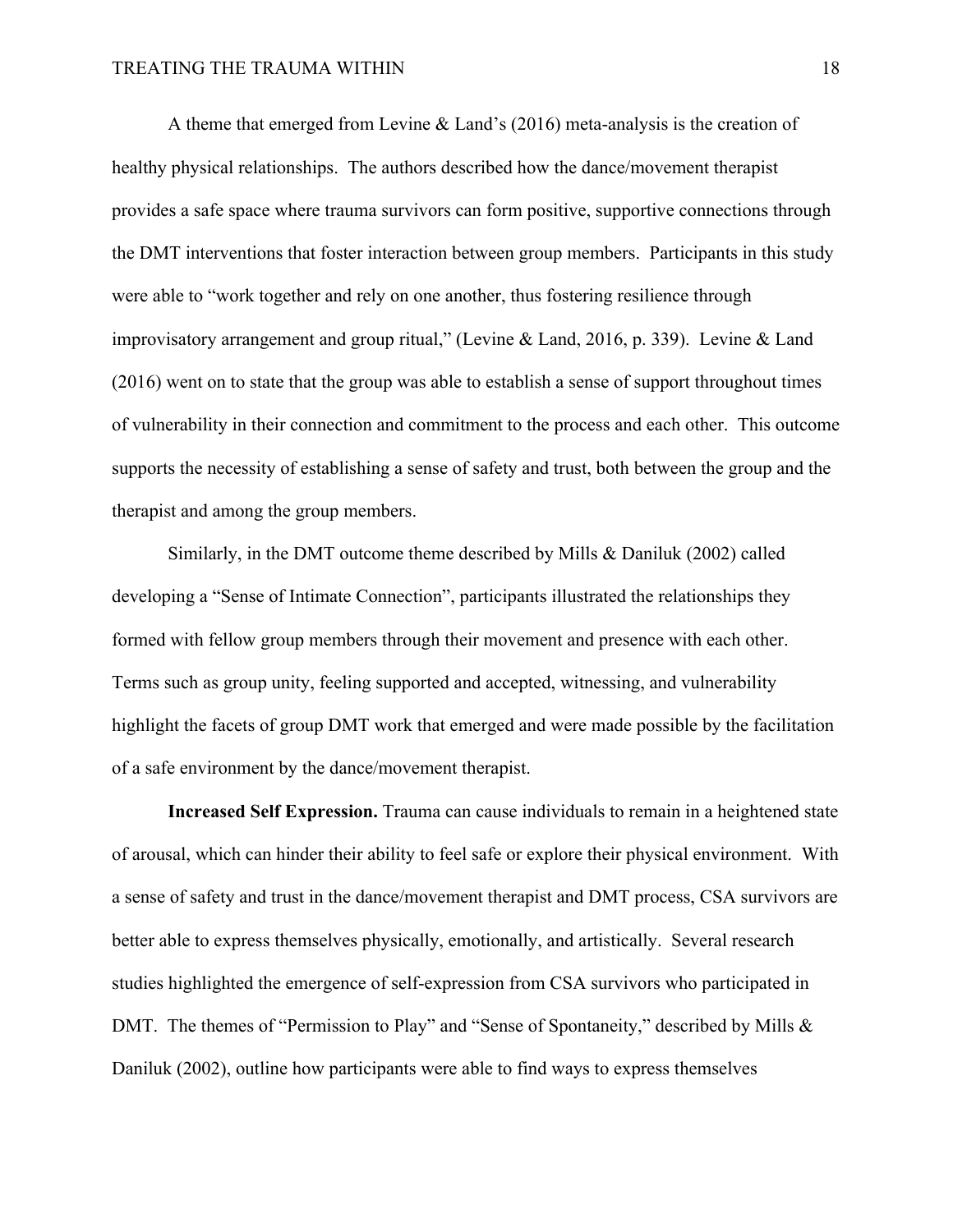throughout the process of DMT. The participants described discovering a sense of playfulness and a balance between deep emotional work and feeling carefree during the DMT sessions. These experiences of play and exploration in combination with careful attention to internal processes carried over to the participants' movement, which felt "free, self-determined, natural, and uncontrived," (p. 81). The participants were able to express themselves through movement in an authentic way without feeling limited by the judgment of others.

Similarly, Asselstine's (1997) use of multiple modalities, such as mindfulness, movement, and drawing, allowed the participants to express themselves kinesthetically, artistically, and verbally at their own pace with support from the therapist. Additionally, Ho (2015) wrote that participants reported increased self-expression through movement, which was made possible by their trust in the dance/movement therapist.

**Increased Range of Motion.** One outcome and potential goal of DMT with CSA survivors, which arose in the research but is not frequently mentioned in the discourse on embodied treatment of trauma, is the increase in an individual's range of motion. In a case study by Gray (2001), the author described how, through increasing her range of motion during the course of individual DMT sessions, the participant's movement expanded from small gestures and limited movements into larger movement sequences over the course of treatment. Because the dance/movement therapist carefully introduced new interventions and worked to reintegrate the participant's dissociated body parts, she found a renewed sense of safety within her body, which speaks to the containment and stability that a thoughtfully structured DMT session can provide. While increased range of motion can be a goal on its own, it is closely connected to the sense of safety and stability established and cultivated by the dance/movement therapist throughout treatment.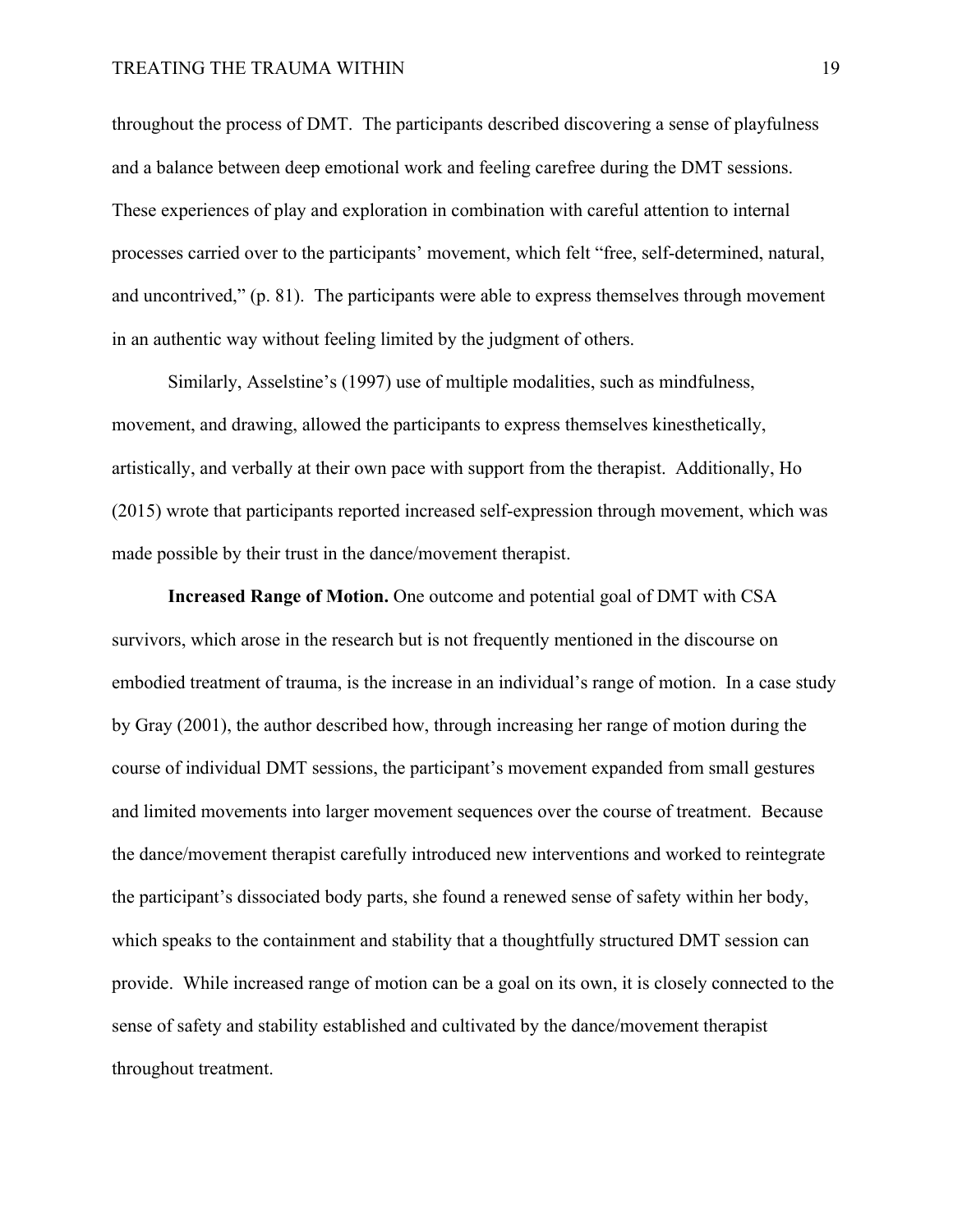Levine and Land (2016) also outlined the theme of increased mobility and range of motion in CSA survivors who participate in DMT. The authors cited that some clients experienced an increase in both affect and movement range as they began to exhibit more selfexpression. For other clients, increased movement range meant more opportunity for exploration of the space. The dance/movement therapist's use of mirroring reflects the client's movements back to them and validates their experience, which serves to cultivate awareness and build the bond between therapist and client. Use of movement tools, such as stretchy fabric or bands, can also prompt feelings of support, containment, flexibility, and resilience for trauma survivors while increasing range of motion (Levine & Land, 2016).

Additionally, an increased range of motion can signify a sense of safety and comfort for trauma survivors, which suggests the client may have formed a trusting relationship with the dance/movement therapist and may be progressing toward the integration of body and mind. However, the authors discussed that an increase of motion is not always a positive experience for CSA survivors. An increase in range of motion that occurs before the participant is ready can lead to feelings of anger, fear, or lack of safety (Levine & Land, 2016). These feelings can escalate to aggression or re-traumatization unless the therapist carefully introduces larger movements, sensitive imagery, or movement tools at a pace appropriate for the individual. Range of motion seems to occur most successfully when the client feels safe, supported, and contained (Levine & Land, 2016).

**Awareness of Self and Body Boundaries.** An awareness of the present, often referred to as mindfulness, can help individuals self-regulate amid heightened nervous system arousal, and several authors described the use of mindfulness and DMT to expand CSA survivor's awareness of their physical, mental, and emotional experience (Asselstine, 1997; Ho, 2015; Levine & Land,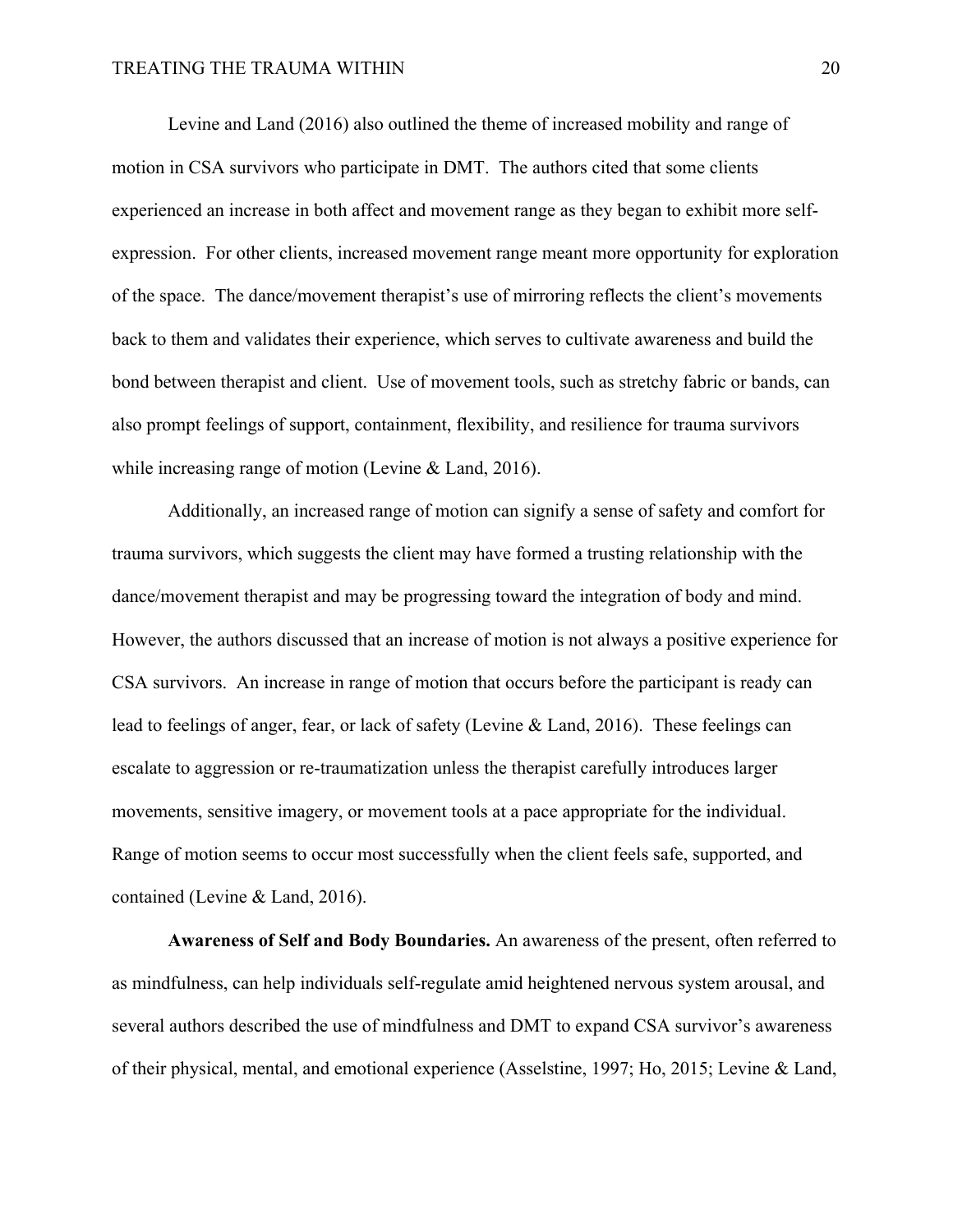2016). Ho (2015) reported that participants experienced an outer awareness of body boundaries, an inner awareness of body sensations, and a better understanding of self through a 5-week DMT intervention.

In a meta-analysis of qualitative research studies on DMT interventions for individuals with trauma, Levine & Land  $(2016)$  discussed a similar theme of participants finding awareness through meaning. The authors described how physical movement can help an individual become more aware of their body's stored memories of trauma. Through developing this sense of awareness, individuals can begin to understand what they have experienced and are currently experiencing, and then work to integrate their past trauma into their lives in a healthy, adaptive way. Asselstine (1997) also described how participants used their bodies in combination with art and verbal dialogue to reintegrate the body and mind: "…focusing on their body experience brought them to awareness and provided them with tools for change and self-care that otherwise would not have been possible," because "one's physical reality cannot be separated from one's cognitive, emotional, or spiritual reality," (p. 219).

#### **Discussion**

For individuals such as CSA survivors who have experienced trauma on a physical level, accessing and processing the trauma where it occurred—in the body—can be an effective form of treatment, as outlined in the previous section. Current research suggests that DMT is an effective method to treat this population when administered in a sensitive, supportive environment by a trained dance/movement therapist. The outcomes of DMT with CSA survivors include building a sense of safety and stability through containment in order to cultivate an awareness of self and environment, expand self-expression, build and improve interpersonal connections, and reintegrate the mind and body. These outcomes reflect how DMT addresses the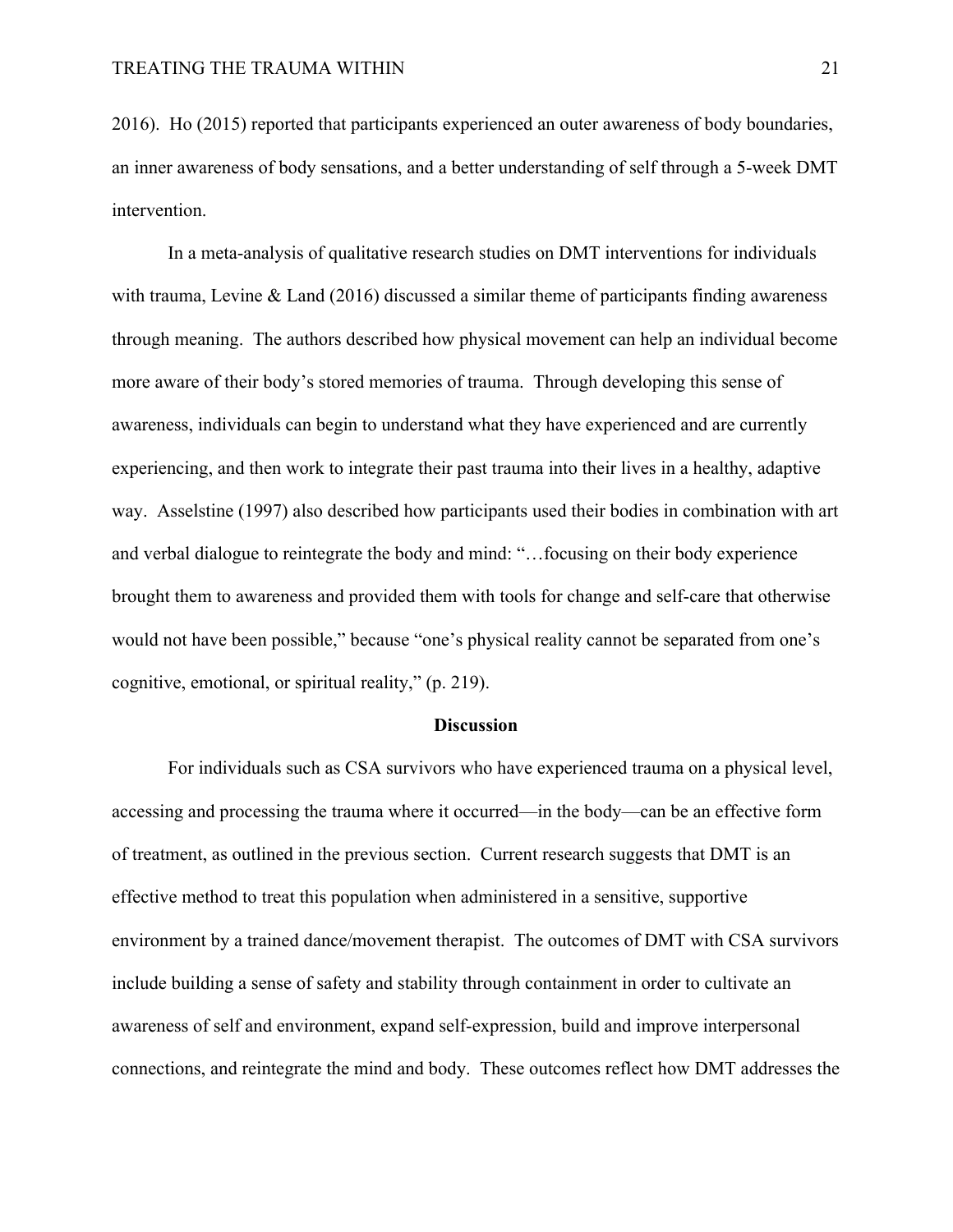embodied symptoms of trauma, such as dissociation, flashbacks, and traumatic memories, as well as the emotional effects of trauma. These outcomes also support the goals of dance/movement therapists, especially when working with CSA survivors and dissociation. The research suggests that addressing trauma symptoms on a body level can help CSA and trauma survivors process their trauma and integrate their past experiences with their present selves. These findings also suggest that DMT can be effective in alleviating post-traumatic symptoms such as dissociation, flashbacks, and other somatic symptoms that can have long-term effects on an individual's overall functioning.

#### **Limitations of Current DMT Research on CSA Survivors**

Overall, the current literature on the use of DMT with survivors of CSA suggests the potential for positive outcomes. The results include interpersonal connection, sense of safety and stability, integration and reconnection of mind and body, increased self-expression, and increased range of motion, which are all potential goals of DMT with this population. Similar themes arose in the results of each study, suggesting that DMT can be a consistent, effective form of treatment for CSA survivors. These research outcomes demonstrate that dance/movement therapists can successfully utilize the body to counteract the effects of trauma on an individual's fight, flight, and immobilize responses. These outcomes also show that DMT can be used to reintegrate the parts of the body, including the mind, that may become dissociated during and after sexual trauma.

Despite the positive outcomes cited by the authors, many gaps exist within the research and the broader discourse on the use of DMT with CSA survivors. Though many authors included in this literature review outline the goals of the DMT intervention or highlight reported effects of DMT on participants, few authors go into explicit detail about what actually occurs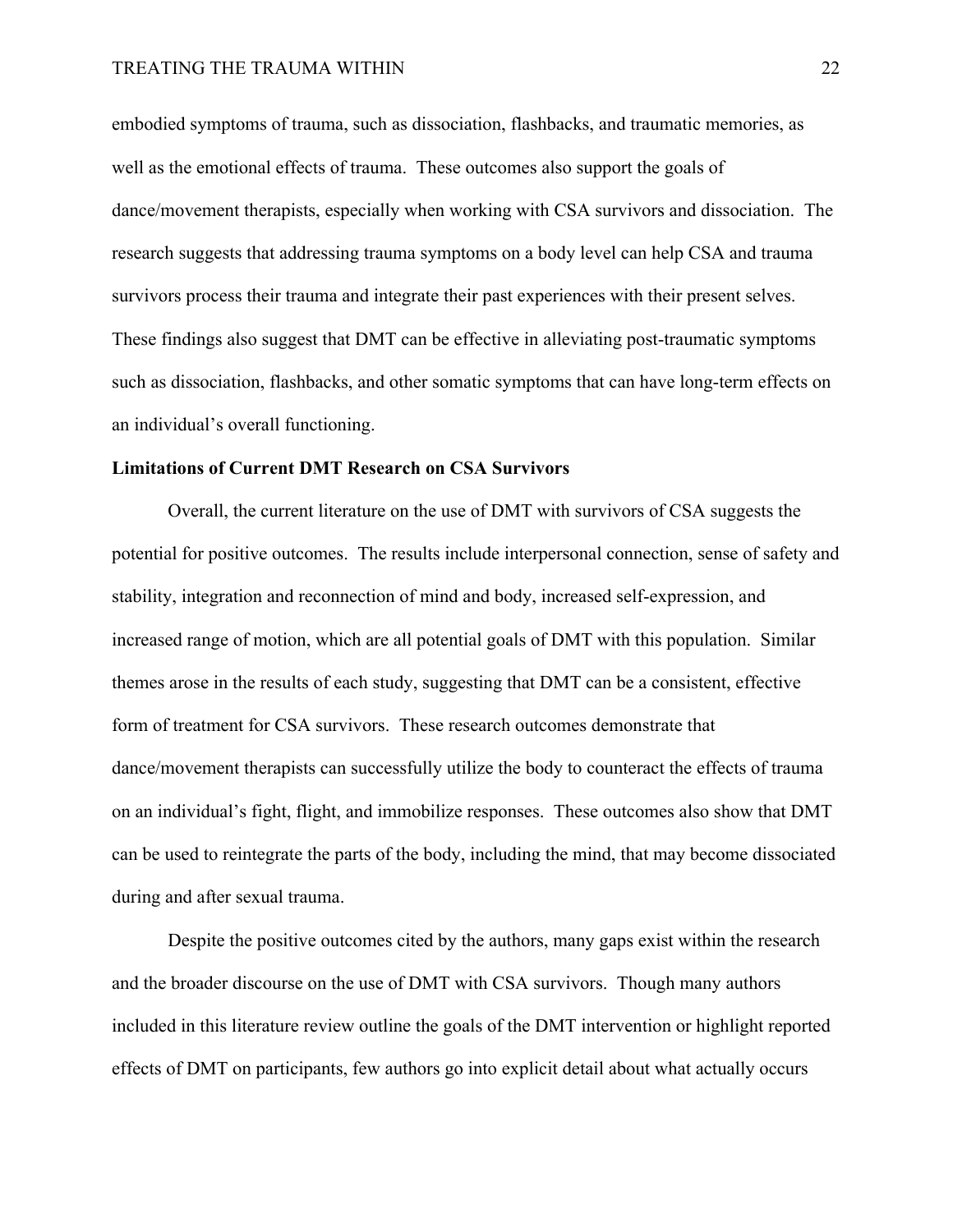#### TREATING THE TRAUMA WITHIN 23

during a session. Every DMT experience can be variable and subjective depending on the style and theoretical orientation of the therapist as well as the needs of the client or clients. There is a need within DMT research for more consistency and transparency because the lack of concrete descriptions of group DMT sessions and interventions makes it nearly impossible for studies to be replicated. While variability will always exist between each dance/movement therapist's style and theoretical approach, it is important for authors to explicitly clarify what takes place during the DMT interventions that are used with this population. Without the knowledge of what occurs in DMT sessions with CSA survivors and why, future researchers may struggle to establish consistency within the research and the field of DMT as a whole.

Furthermore, few DMT-specific research studies discussed in this literature review contained a quantitative component. Though qualitative research is informative and can convey a large amount of information, the lack of empirical data on the use of DMT with CSA survivors reduces the ability of the research to be replicated. While quantitative research on DMT is challenging due to the variability of interventions, it is a necessary form of research for the credibility and growth of the field.

Another major gap in current literature on survivors of CSA is the lack of gender inclusion among research participants. An overwhelming majority of the research included in this literature review discusses only CSA survivors who identify as female. Shevlin, Murphy, Murphy, & Hyland (2017) explicitly cite a lack of males within their study and an overall lack of males in research on sexual abuse. The absence of males within CSA research may indicate that men are not a vulnerable population, but the authors suggest that the discrepancy occurs because men may be less likely to report their abusive experiences and may also be less likely to be asked (Shevlin, et al., 2017). Men may face a stigma that women are predominantly victims of sexual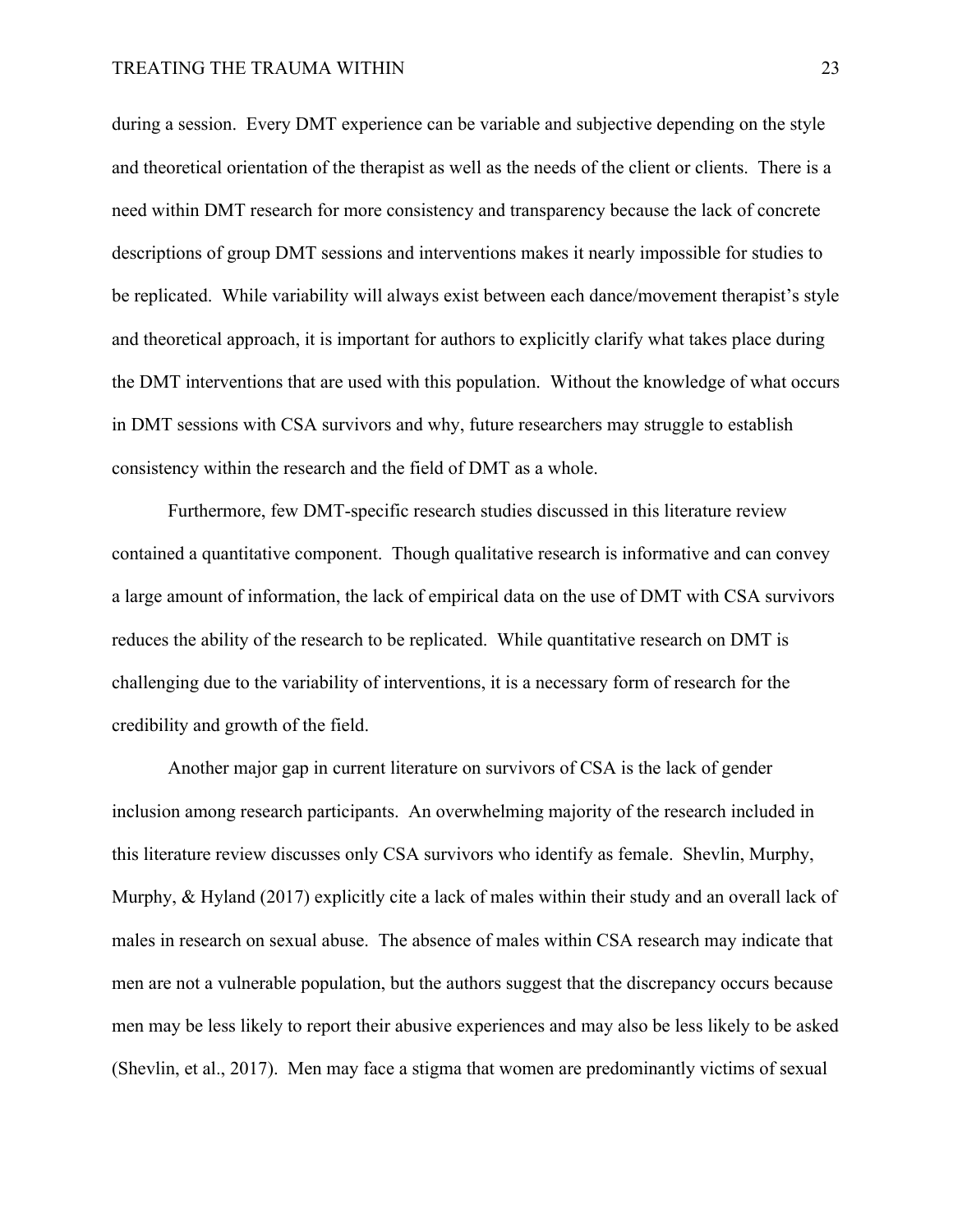abuse, which could influence their willingness to share their own experiences. Additionally, the research discussed in this literature review does not include non-binary survivors of CSA, and authors tend to focus solely on "male" and "female" gender identifiers when describing participant demographics.

Finally, participant demographics are generally not outlined in great detail in the studies discussed in this review (See Table A1). Socioeconomic status is almost never explicitly stated or gathered from participants, though it is alluded to in one case study by Tantia (2014) and stated in Asselstine's (1997) discussion. Ethnicity is only described in detail in two studies (Asselstine, 1997; Mills & Daniluk, 2002) and is otherwise not mentioned, other than to identify the country or language in which the research occurred. The age range of participants is 18-52 years across all studies, though the ages of participants are not explicitly stated in two studies (Dyer, et al., 2015; Gray, 2001). The average age of participants across the relevant studies falls in the late-30s. While these studies cover a wide range of ages, I found little DMT-specific research on older adults (60+ years) or adults in their early 20s during my literature search. This could be due to limited access to research through my university, however, there appears to be a trend in sexual trauma research to examine middle-aged adults.

Additionally, the average sample size of the DMT-specific research studies used in this literature review is relatively small, as there are several case studies. Authors acknowledge this limitation and suggest it may be attributed to the sensitive topic of sexual trauma. In summation, participant demographics allow for research results to be generalized to a larger population, but when demographics are not specified or even gathered, it is difficult to replicate previous studies in future research.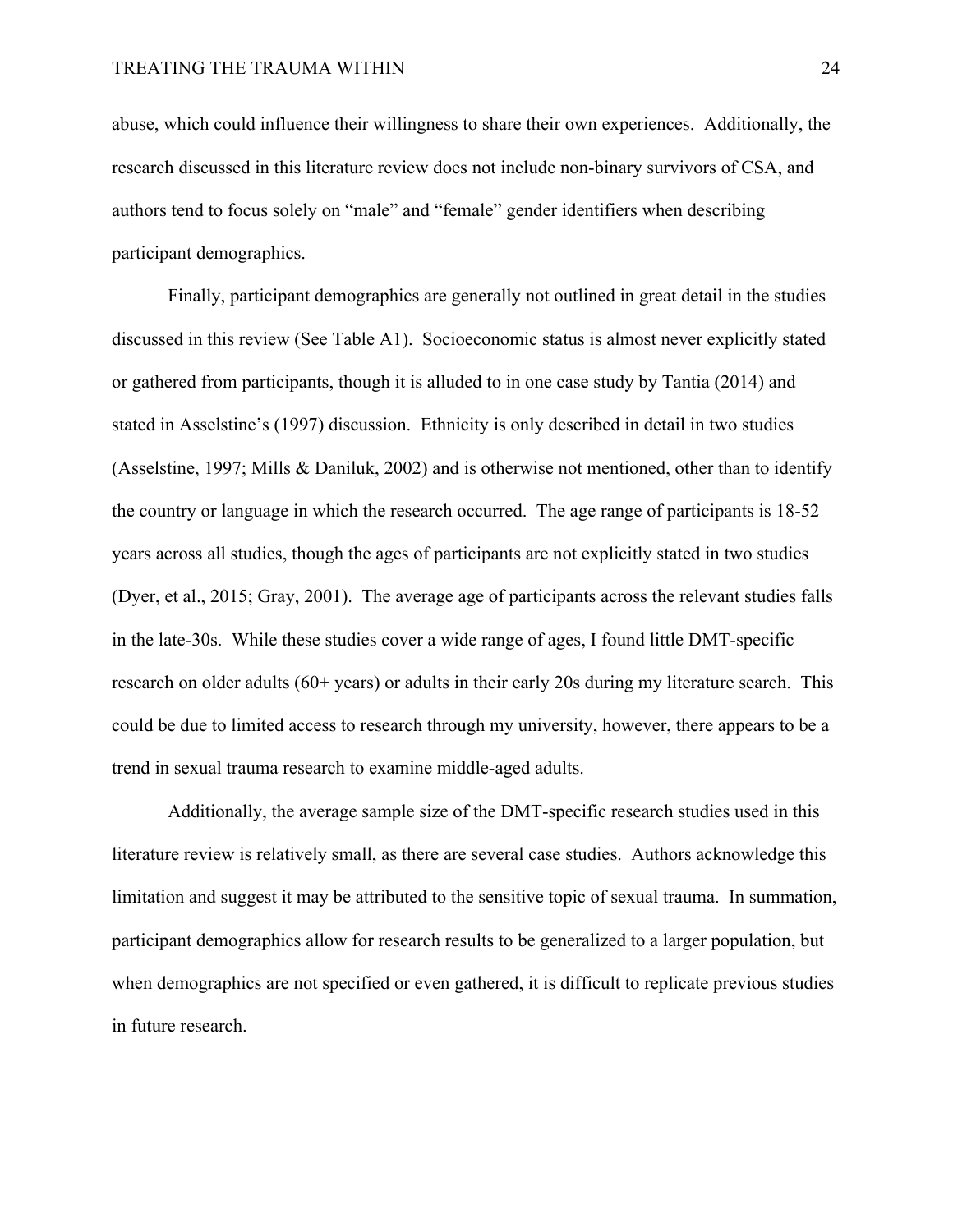#### **Implications for Future Research**

Because of the current lack of replicable research studies on DMT with CSA survivors, it will be beneficial for future research to include specific descriptions of the DMT concepts, theoretical approaches, and interventions used with participants. Without an explicit description of a research method, it is difficult for future researchers to accurately replicate a study and establish empirical evidence in support of DMT, which the field is severely lacking. While qualitative data can provide a rich narrative of the physical and emotional outcomes of DMT with CSA survivors, quantitative data is equally important in the credibility of the growing field of DMT.

Future research on DMT with CSA survivors should also strive to include more male and non-binary participants. Few research studies discussed in this literature review included male or non-binary individuals, yet these groups make up a large amount of the global population affected by CSA (Shevlin, et al., 2017). Including more males in CSA research may prove difficult, as males may perceive a greater stigma against speaking about or discussing their experiences with sexual abuse or hold the opinion that only women are sexual abuse survivors. However, as research on CSA progresses, males may begin to feel more comfortable and less stigmatized as the conversation on sexual abuse continues to grow. Future researchers should also work to be more inclusive of non-binary CSA survivors in order to represent a broader population of CSA victims.

Additionally, future research should strive to study larger sample sizes in order to establish more reliability and gather accurate, detailed participant demographics. Most of the current research on DMT with CSA survivors includes relatively small sample sizes, which makes generalizability to the greater population of CSA survivors more difficult. In studying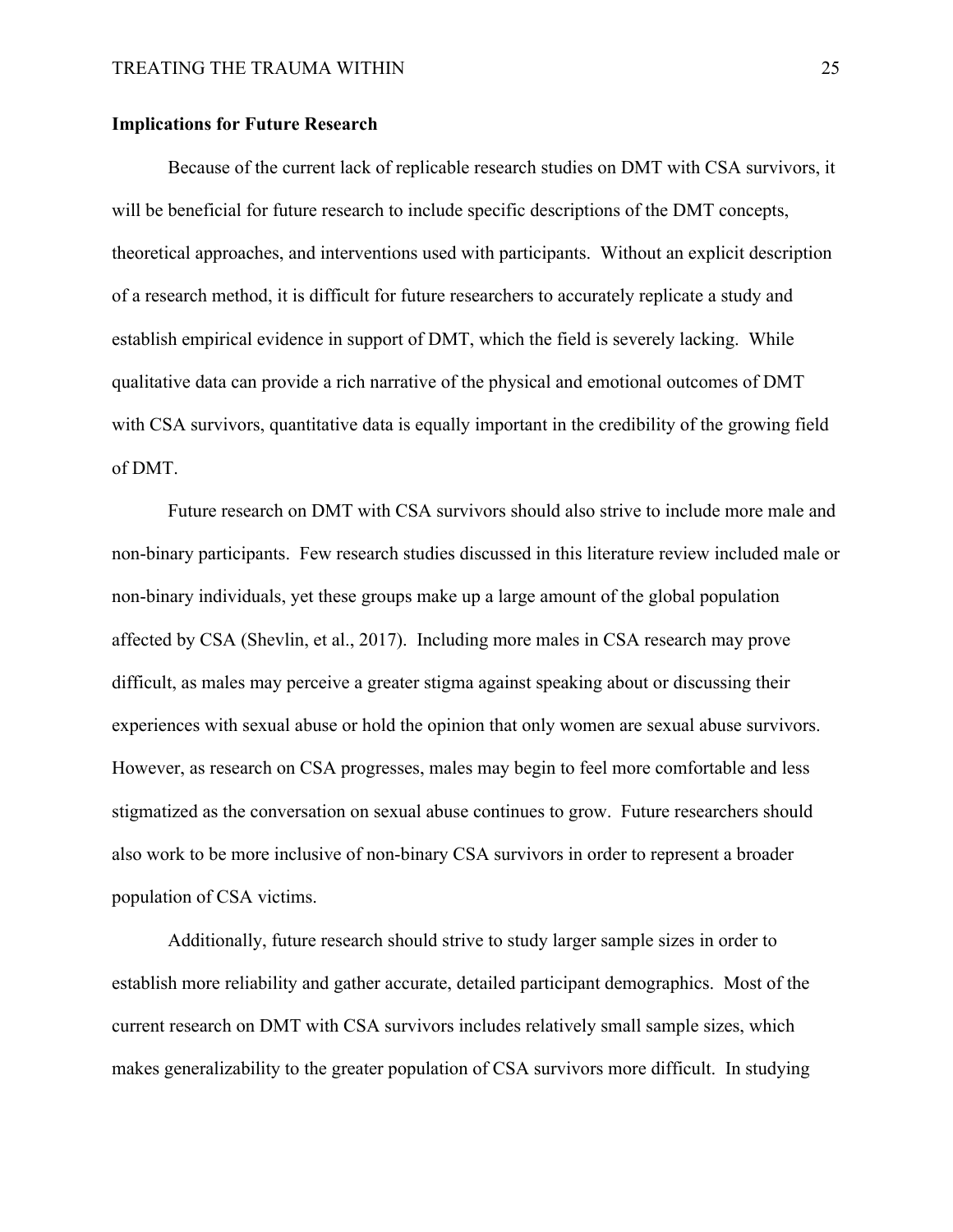larger sample sizes, researchers can also expand the demographic ranges of their participants, which are sparsely described in the research used for this literature review.

#### **Conclusion**

Whether CSA occurs once or multiple times, sexual trauma has a profound, long-term effect on an individual's physical, mental, and emotional functioning. Because the occurrence of CSA is so prevalent, practitioners should be knowledgeable about effective methods of treatment for CSA survivors. Current research supports that the use of DMT with CSA survivors has the potential to successfully address physical symptoms of CSA, such as dissociation, because of its emphasis on the body and nonverbal manifestations of trauma. Through interventions that aim to establish a sense of safety in order to improve interpersonal connection, build and repair the mind-body connection, and expand self-awareness and self-expression, dance/movement therapists can help CSA survivors process the symptoms of their early trauma and begin the healing process. Future research on DMT with CSA survivors should take care to expand gender inclusivity and pursue avenues of quantitative research in order to establish clear empirical evidence on the effectiveness of DMT as an intervention for sexual trauma survivors.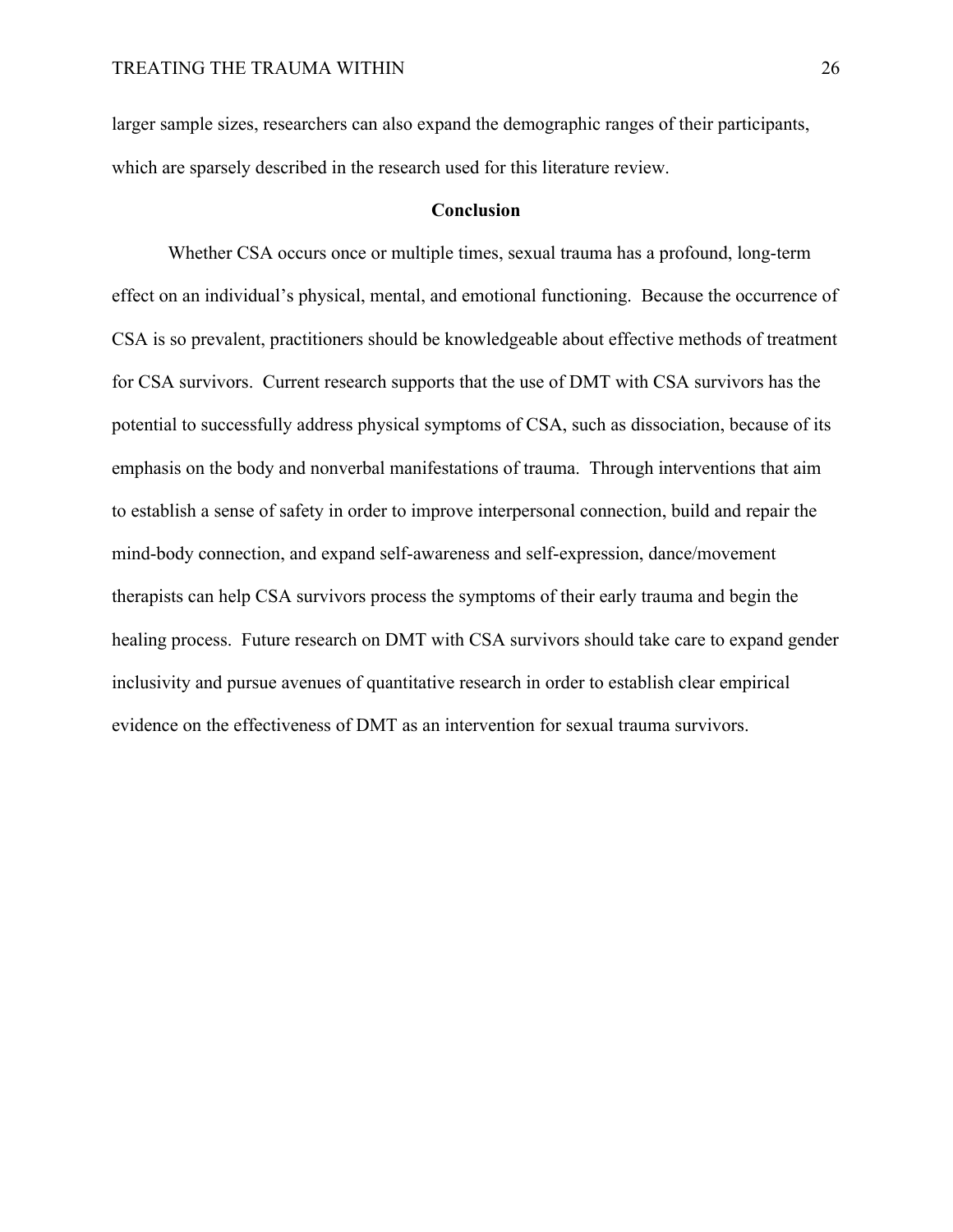#### References

American Dance Therapy Association. (n.d.). Retrieved from https://adta.org/faqs/

- Asselstine, M. E. (1997). Body experiences of women survivors of child sexual abuse: Implications for therapeutic intervention. *National Library of Canada.* Ottawa, ON: University of Toronto.
- Cristobal, K. A. (2018). Power of touch: Working with survivors of sexual abuse within dance/movement therapy. *American Journal of Dance Therapy,* (40), 68-86. Springer. https://doi.org/10.1007/s10465-018-9275-7
- Dyer, A. S., Feldmann Jr., R. E., & Borgmann, E. (2015). Body-related emotions in posttraumatic stress disorder following childhood sexual abuse. *Journal of Child Sexual Abuse, 24*, 627-640. Routledge. DOI: 10.1080/10538712.2015.1057666
- Fisher, J. (2003). Working with the neurobiological legacy of early trauma. *American Mental Health Counselors*. Retrieved from https://janinafisher.com/pdfs/neurobiol.pdf
- Gene-Cos, N., Fisher, J., Ogden, P., & Cantrel, A. (2016). Sensorimotor psychotherapy in the treatment of complex PTSD. *Annals of Psychiatry and Mental Health 4*(6). SciMed Central.
- Gray, A. E. (2001). The body remembers: Dance/movement therapy with an adult survivor of torture. *American Journal of Dance Therapy, 23*(1). American Dance Therapy Association. https://doi.org/10.1023/A:1010780306585
- Ho, R.T.H. (2015). A place and space to survive: A dance/movement therapy program for childhood sexual abuse survivors. *The Arts in Psychotherapy 46*, 9-16. Elsevier. http://dx.doi.org/10.1016/j.aip.2015.09.004

Lassri, D., Luyten, P., Fonagy, P. & Shahar, G. (2017). Undetected scars? Self-criticism,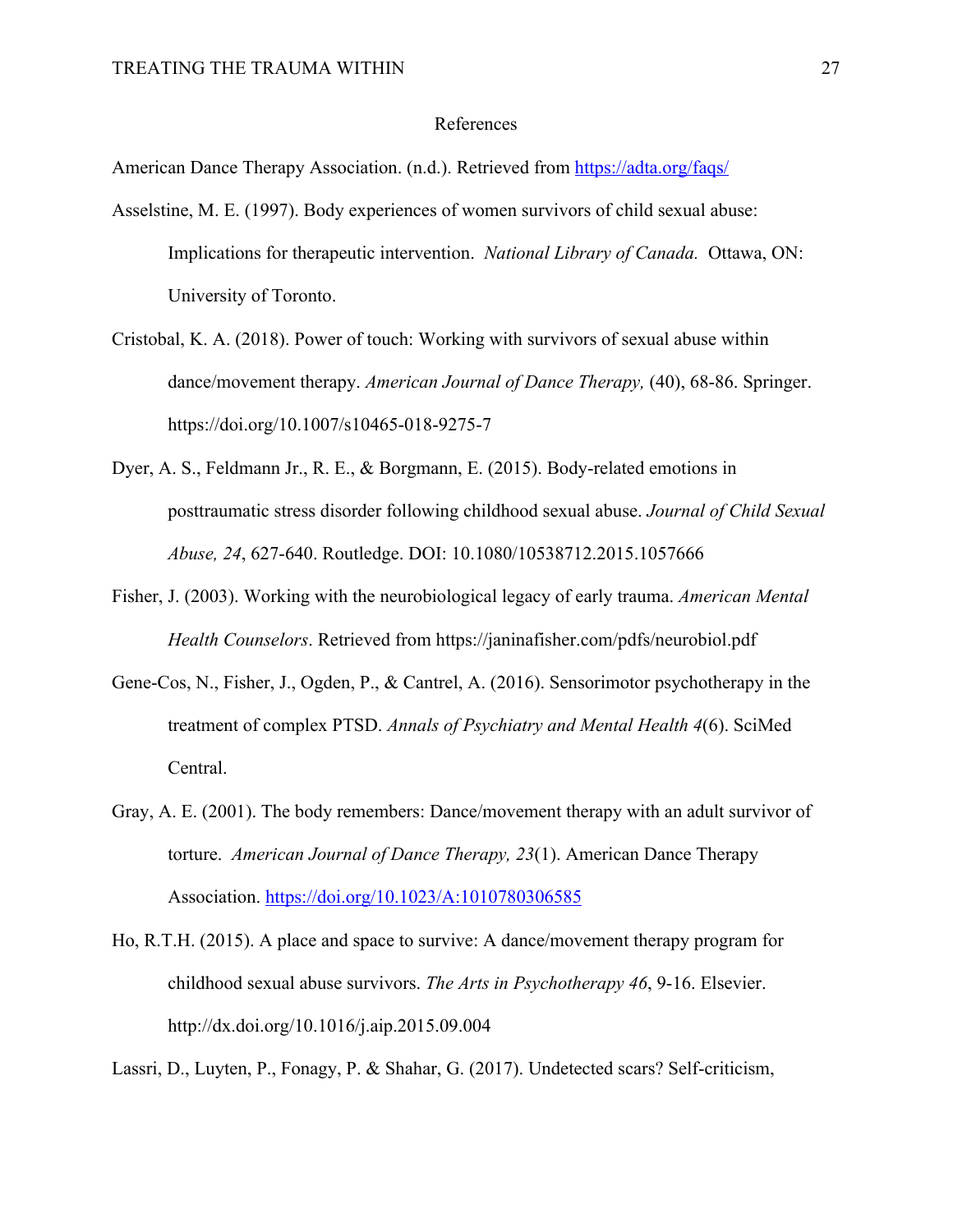attachment, and romantic relationships among otherwise well-functioning childhood sexual abuse survivors. *Psychological Trauma: Theory, Research, Practice, and Policy, 10*(1), 121-129. American Psychological Association.

http://dx.doi.org/10.1037/tra0000271

- Levine, B., & Land, H. M. (2016). A meta-synthesis of qualitative findings about dance/movement therapy for individuals with trauma. *Qualitative Health Research, 26*(3), 330-344. Sage. DOI: 10.1177/1049732315589920
- Lopez, G. (2011). Why verbal psychotherapy is not enough to treat post-traumatic stress disorder: A biosystemic approach to stress debriefing. *Body, Movement, and Dance in Psychotherapy, 6*(2), 129-143. Routledge. DOI:10.1080/17432979.2011.583060
- McElroy, E., Shevlin, M., Elklit, A., Hyland, P., Murphy, S., & Murphy, J. (2016). Prevalence and predictors of Axis I disorders in a large sample of treatment-seeking victims of sexual abuse and incest. *European Journal of Psychotraumatology, 7.* http://dx.doi.org/10.3402/ejpt.v7.30686
- Mills, L. & Daniluk, J. (2002). Her body speaks: The experience of dance therapy for women survivors of child sexual abuse. *Journal of Counseling and Development, 80*, 77-85. Dance Therapy for Women. https://doi.org/10.1002/j.1556- 6678.2002.tb00169.x
- Ogden, P. (2010). Modulation, mindfulness, and movement in the treatment of trauma-related depression. In M. Kerman (Ed.), *Clinical Pearls of Wisdom: 21 Leading Therapists Share Their Key Insights* (pp. 1-13). New York, NY: W.W. Norton & Co. Retrieved from http://216.92.233.154/ogdenart.pdf
- Ogden, P., Pain, C., & Fisher, J. (2006). A sensorimotor approach to the treatment of trauma and dissociation. *Psychiatric Clinics of North America, 29*, 263-279.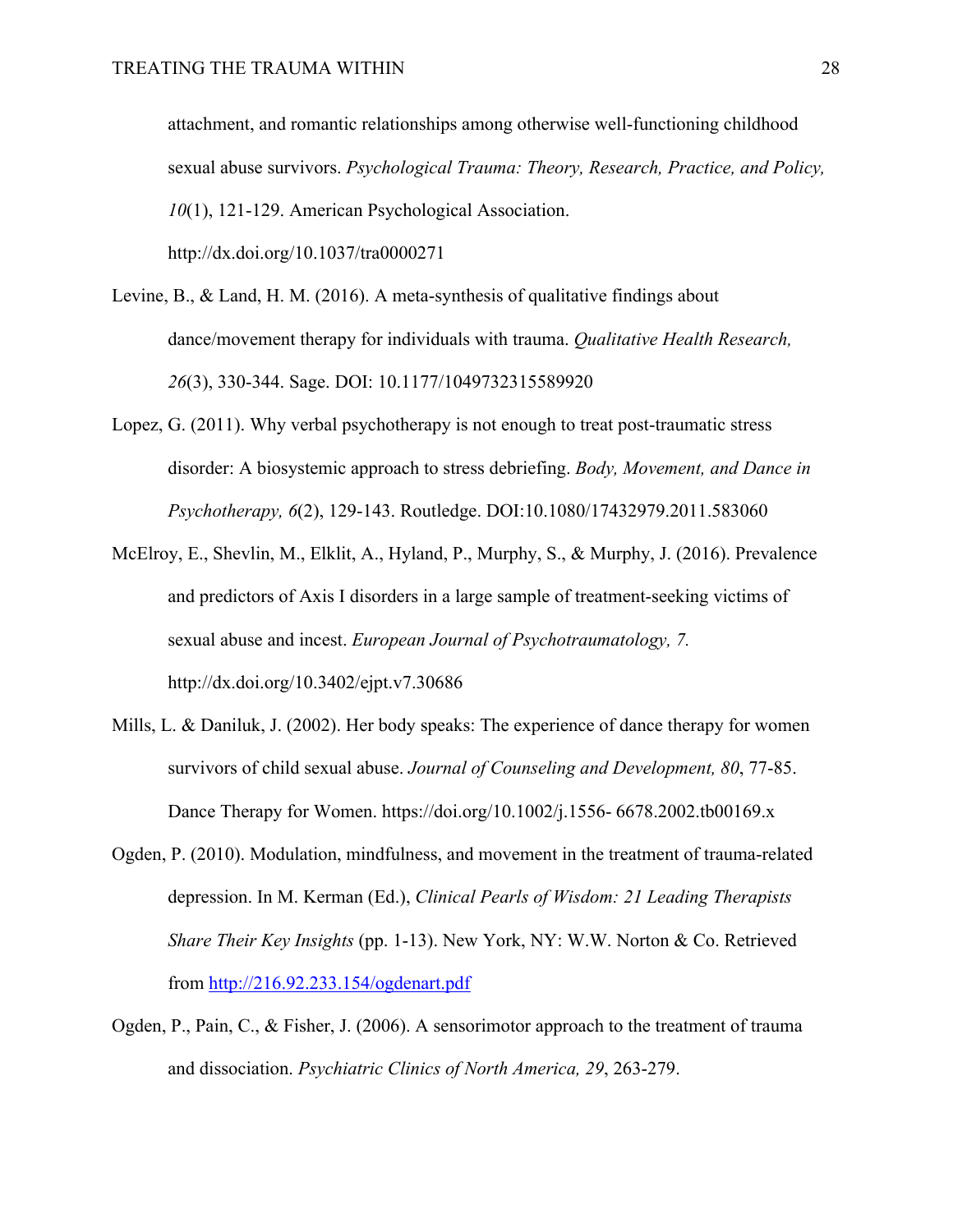- Pierce, L. (2014). The integrative power of dance/movement therapy: Implications for the treatment of dissociation and developmental trauma. *The Arts in Psychotherapy,* (41), 7-15. Elsevier. http://dx.doi.org/10.1016/j.aip.2013.10.002
- Shevlin, M., Murphy, S., Elklit, A., Murphy, J., Hyland, P. (2017). Typologies of child sexual abuse: An analysis of multiple abuse acts among a large sample of Danish treatmentseeking survivors of childhood sexual abuse. *Psychological Trauma: Theory, Research, Practice, and Policy, 10*(3), 263-269. American Psychological Association. http://dx.doi.org/10.1037/tra0000268

Tantia, J. F. (2014). Mindfulness and dance/movement therapy for treating trauma. In L. Rappaport (Ed.), *Mindfulness and the Arts Therapies: Theory and Practice* (pp. 96-107). London, UK: Jessica Kingsley Publishers. Retrieved from http://web.a.ebscohost.com.ezproxyles.flo.org/ehost/ebookviewer/ebook/bmxlYmtfXzY1 NjY0M19fQU41?sid=baf3e474-a59e-45f7-84d5-

1e10ce42a341@sessionmgr4010&vid=0&format=EB&rid=1

van der Kolk, B. (2014). *The Body Keeps the Score*. New York: Penguin Books.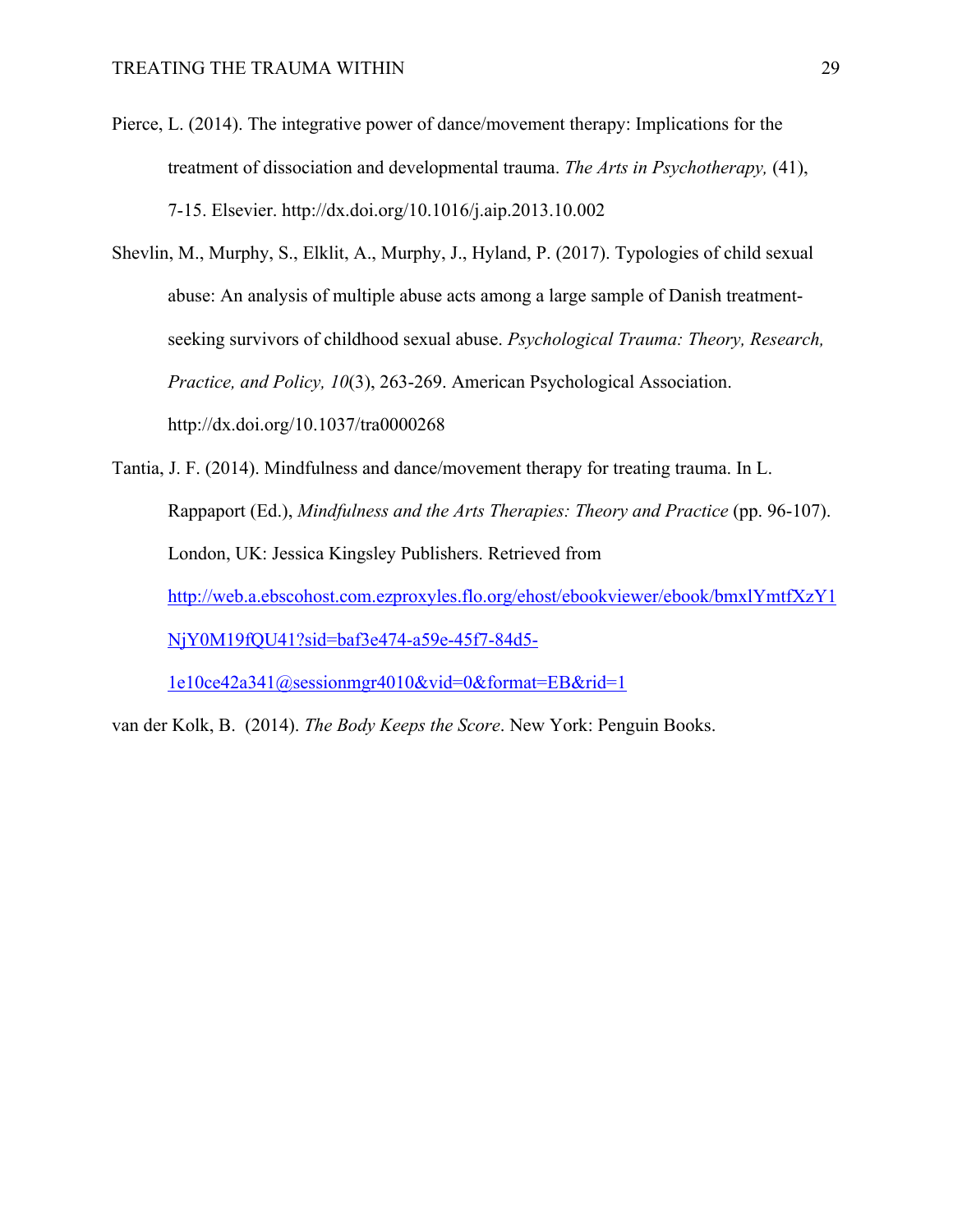Appendix A

| Table A1                                    |                       |                                  |                        |                                       |                        |                           |
|---------------------------------------------|-----------------------|----------------------------------|------------------------|---------------------------------------|------------------------|---------------------------|
|                                             |                       |                                  |                        |                                       |                        |                           |
| Demographic Information of Research Studies |                       |                                  |                        |                                       |                        |                           |
| <b>Authors</b>                              | <b>Sample</b><br>Size | Gender(s)                        | Ethnicity/<br>Race     | Socioeconomic<br>Status/<br>Education | Age of<br>Participants | Research Type             |
| Asselstine<br>(1997)                        | 5                     | Female                           | Caucasian              | Middle Class                          | 28-44                  | Qualitative<br>Case Study |
| *Dyer et al.<br>(2015)                      | NA                    | Female                           | German-<br>speaking    | NA                                    | $18+$                  | Quantitative              |
| *Gene-Cos et<br>al. $(2016)$                | <b>NA</b>             | <b>NA</b>                        | English-<br>speaking   | <b>NA</b>                             | $18+$                  | Mixed-<br>methods         |
| Gray (2001)                                 | $\mathbf{1}$          | Female                           | African                | <b>NA</b>                             | 38                     | Qualitative<br>Case Study |
| Ho(2015)                                    | 25                    | Female                           | Living in<br>Hong Kong | <b>NA</b>                             | 25-52 (Mean<br>36.2)   | Mixed-<br>methods         |
| *Lassri (2017)                              | 135                   | Female                           | <b>NA</b>              | <b>NA</b>                             | 18-39                  | Mixed-<br>methods         |
| *McElroy et al.<br>(2016)                   | 434                   | Male $(74)$<br>& Female<br>(360) | Living in<br>Denmark   | 13.3 years mean<br>education          | mean 36.62             | Quantitative              |
| Mills &<br>Daniluk (2002)                   | 5                     | Female                           | Caucasian              | NA                                    | 25-48 (mean<br>39)     | Qualitative               |
| *Shevlin et al.<br>(2017)                   | 454                   | Male $(66)$<br>& Female<br>(388) | Living in<br>Denmark   | 13.3 years mean<br>education          | mean 36.62             | Quantitative              |
| Tantia (2014)                               | $\mathbf{1}$          | Female                           | European               | Upper class                           | 34                     | Qualitative<br>Case Study |

*An \* indicates a non-Dance/Movement Therapy study*